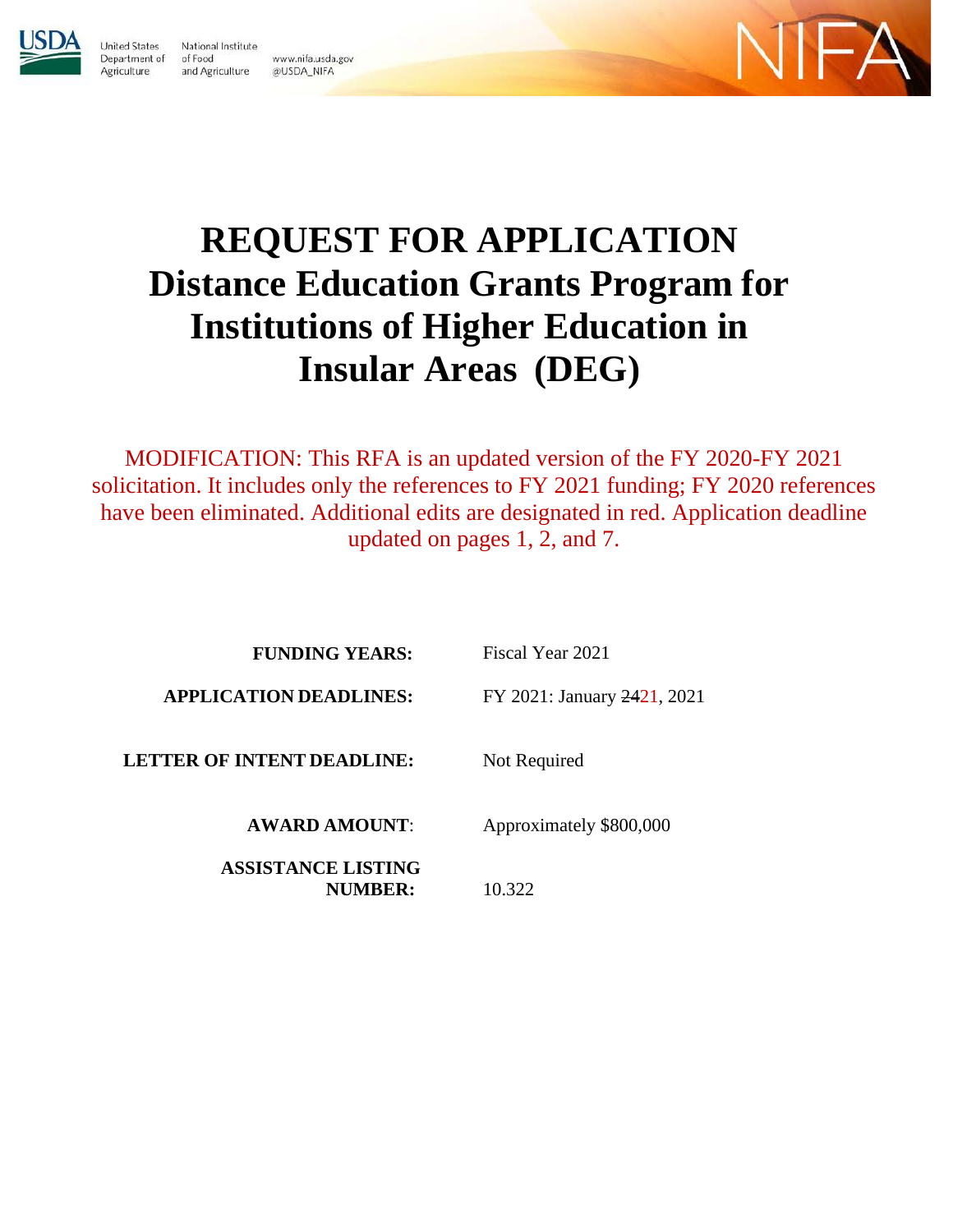#### **INITIAL ANNOUNCEMENT**

National Institute of Food and Agriculture, United States (U.S.) Department of Agriculture (USDA)

*Catalog of Federal Domestic Assistance.* The Distance Education Grants Program for Institutions of Higher Education in Insular areas (DEG) is listed in the Assistance Listings under the Catalog of Federal Domestic Assistance number **10.322**.

#### **Table 1**: Key Dates and Deadlines

| <b>Task Description</b> | <b>Deadlines</b>                                                |
|-------------------------|-----------------------------------------------------------------|
| Application:            | Fiscal Year 2021: January 2421, 2021                            |
|                         | $(5:00$ P.M. Eastern)                                           |
| Letter of Intent:       | Not Required.                                                   |
| Applicants              | Within six months from the issuance of this notice              |
| Comments:               | (NIFA may not consider comments received after the sixth month) |

*Stakeholder Input*. The National Institute of Food and Agriculture (NIFA) seeks comments on all request for applications (RFAs) so it can deliver programs efficiently, effectively, with integrity, and with a focus on customer service. NIFA considers comments, to the extent possible when developing RFAs and use comments to help meet the requirements of Section  $103(c)(2)$  of [the Agricultural Research, Extension, and Education Reform Act of 1998](https://test.nifa.usda.gov/resource/agricultural-research-extension-and-education-reform-act-1998) [\(7 U.S.C. 7613\(c\)\(2\)\).](https://nifa.usda.gov/resource/agricultural-research-extension-and-education-reform-act-1998) Applicants may submit written comments to [Policy@usda.gov](mailto:Policy@usda.gov) (email is for comments only). Please use the following subject line: Response to the Distance Education Grants Program for Institutions of Higher Education in Insular areas (DEG) RFA.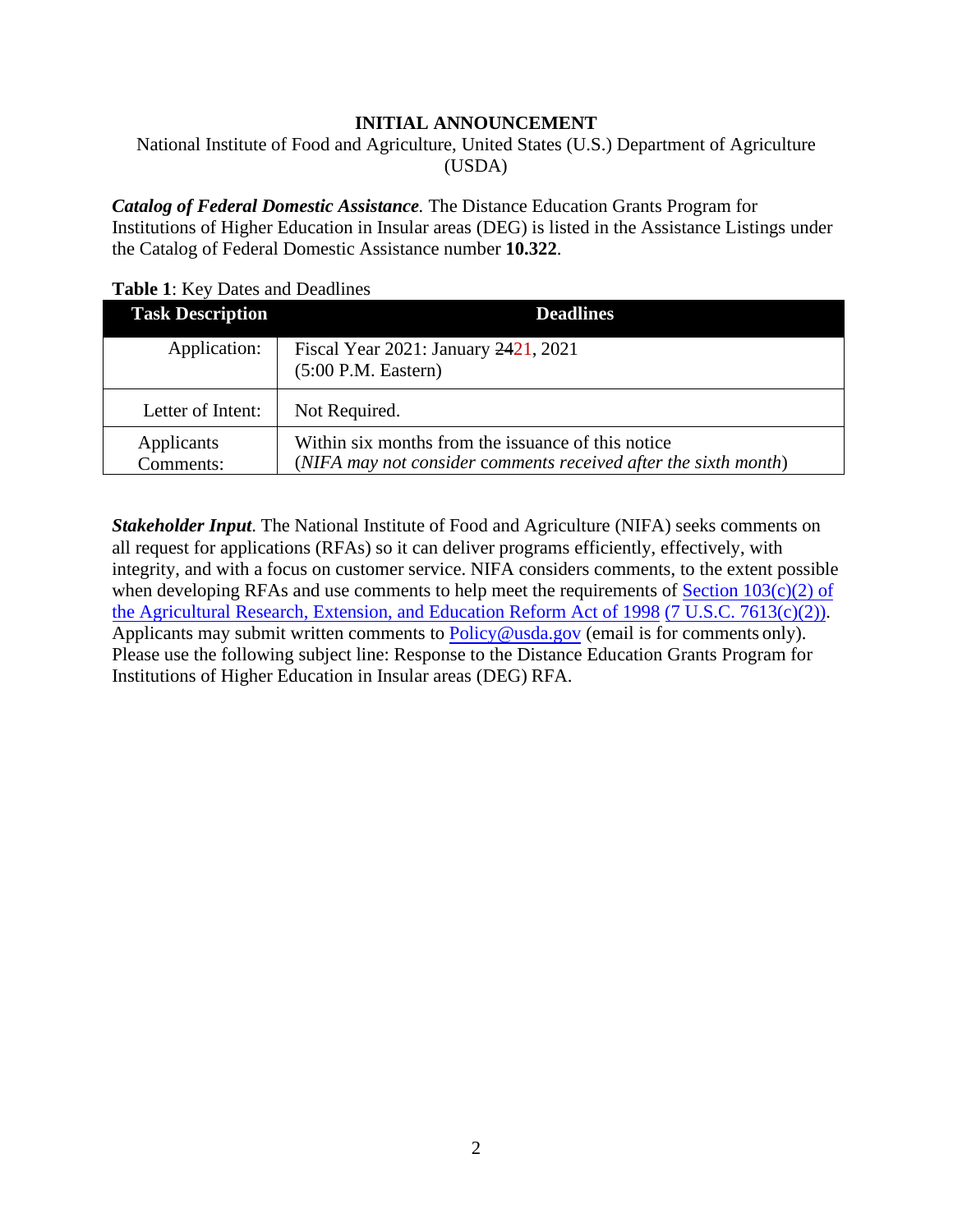#### **EXECUTIVE SUMMARY**

This notice identifies the objectives for DEG projects, deadlines, funding information, eligibility criteria for projects and applicants, and application forms and associated instructions.

NIFA requests applications for the DEG program for FY 2021 to strengthen the capacity of institutions of higher education in insular areas to carry out resident instruction, curriculum, and teaching programs in the food and agricultural sciences through distance education technology.

This RFA is being released prior to the passage of an appropriations act for FY 2021. Enactment of additional continuing resolutions or an appropriations act may affect the availability or level of funding for this program. The anticipated amount available for grants in FY 2021 is approximately \$800,000.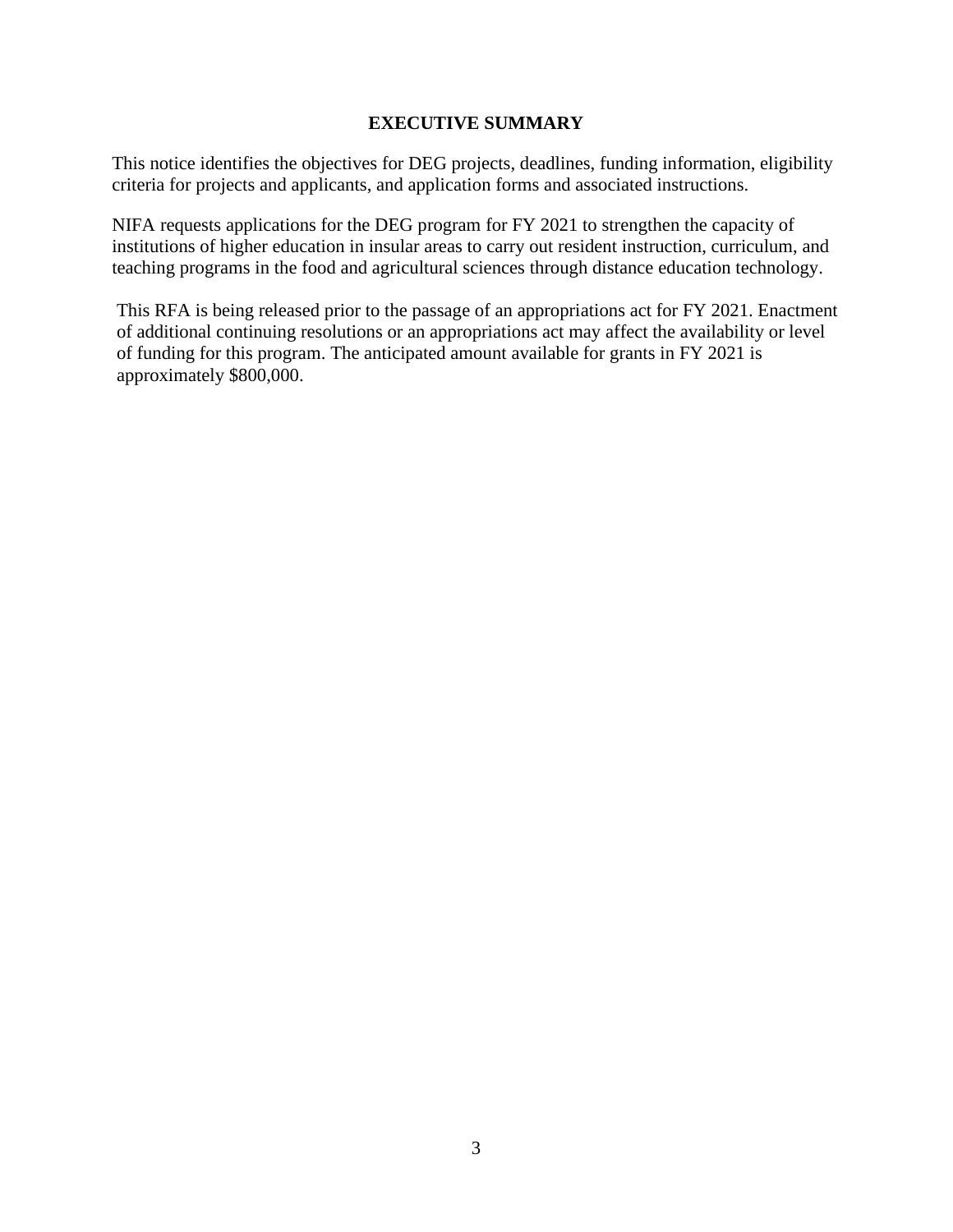# **TABLE OF CONTENTS**

| А.                           |  |  |
|------------------------------|--|--|
| <b>B.</b>                    |  |  |
|                              |  |  |
| A.                           |  |  |
| В.                           |  |  |
| C.                           |  |  |
| D.                           |  |  |
|                              |  |  |
| А.                           |  |  |
| B.                           |  |  |
|                              |  |  |
| А.                           |  |  |
| <b>B.</b>                    |  |  |
| $\mathcal{C}$ .              |  |  |
|                              |  |  |
| Α.                           |  |  |
| <b>B.</b>                    |  |  |
| $\mathcal{C}$ .              |  |  |
| D.                           |  |  |
|                              |  |  |
| А.                           |  |  |
| <b>B.</b><br>$\mathcal{C}$ . |  |  |
|                              |  |  |
| $A_{\cdot}$                  |  |  |
|                              |  |  |
|                              |  |  |
|                              |  |  |
|                              |  |  |
|                              |  |  |
|                              |  |  |
|                              |  |  |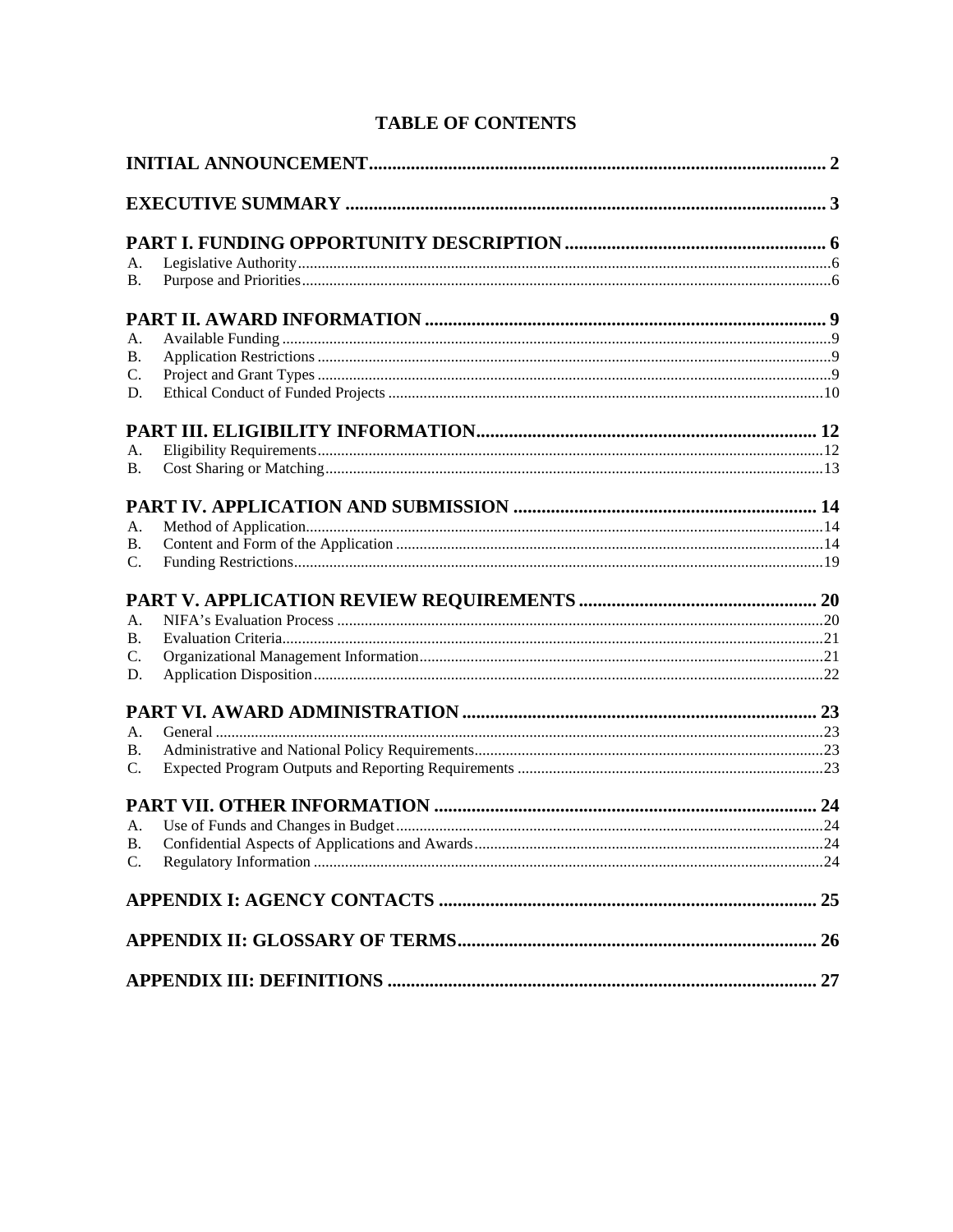# **TABLE OF TABLES**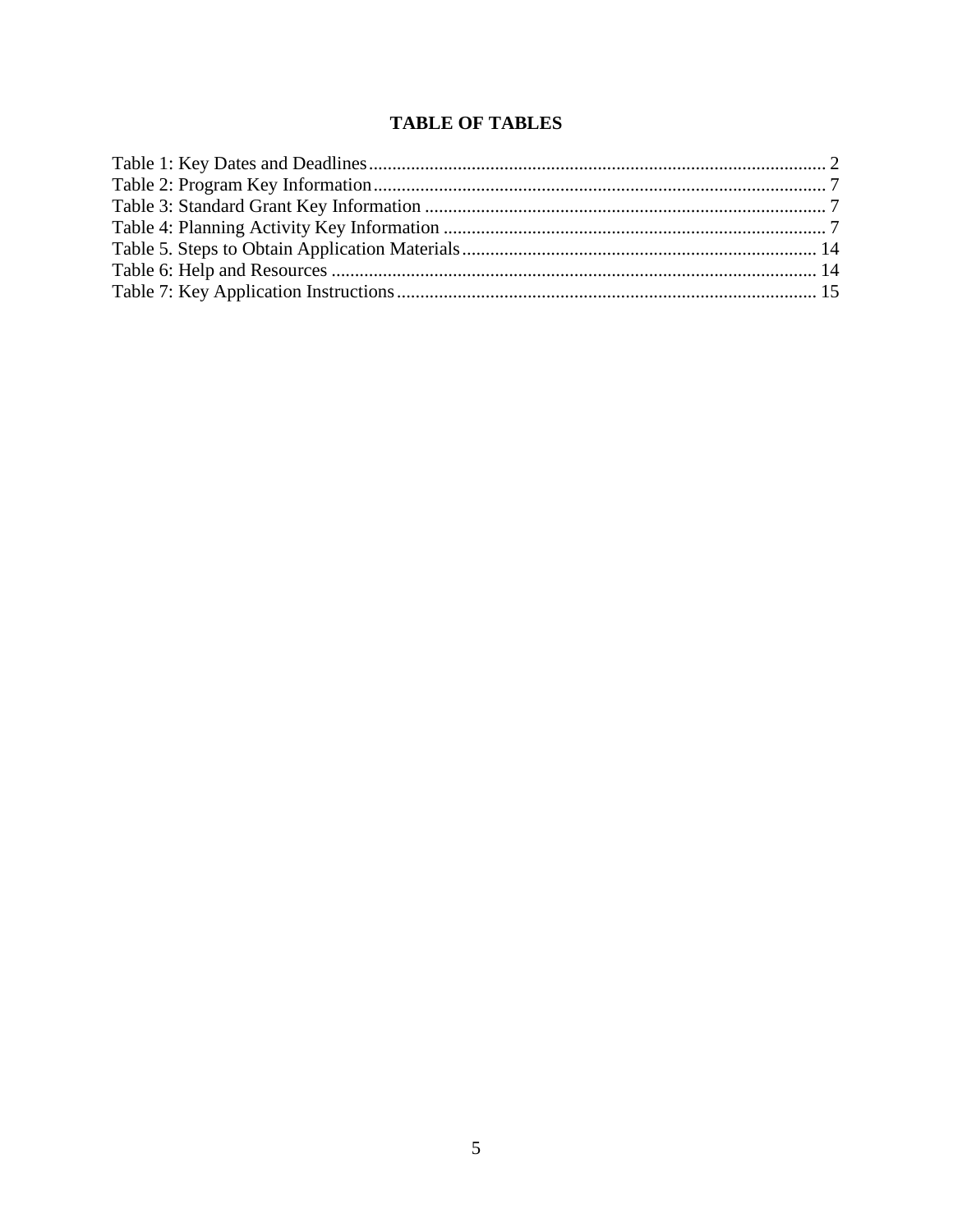## **PART I. FUNDING OPPORTUNITY DESCRIPTION**

## **A. Legislative Authority**

The Distance Education Grants Program for Institutions of Higher Education in Insular areas (DEG) program is administered under the provisions section 1490 of the National Agricultural Research, Extension, and Teaching Policy Act of 1977 (NARETPA) as amended and codified at [7 U.S.C. 3362.](https://uscode.house.gov/view.xhtml?req=(title:7%20section:3362%20edition:prelim)%20OR%20(granuleid:USC-prelim-title7-section3362)&f=treesort&edition=prelim&num=0&jumpTo=true) Funds will be awarded to individual eligible institutions of higher education in insular areas (insular area institutions) to carry out a distance education program in the food and agricultural sciences.

## **B. Purpose and Priorities**

The purpose of this program is to strengthen the capacity of institutions of higher education in insular areas to carry out resident instruction, curriculum, and teaching programs in the food and agricultural sciences through distance education technology.

DEG funded project activities shall support the creation, adaptation, and adoption of learning materials and teaching strategies to operationalize what we know about how students learn. Many of these concepts are identified in the National Research Council's publication, ["How](https://www.nap.edu/catalog/9853/how-people-learn-brain-mind-experience-and-school-expanded-edition) [People Learn.](https://www.nap.edu/catalog/9853/how-people-learn-brain-mind-experience-and-school-expanded-edition)" DEG-funded projects shall also focus on imparting both technical knowledge as well as 'soft' skills such as communication, teamwork, and problem solving. These concepts are reflected in the publication: [Comparative Analysis of Soft Skills: What is Important for](http://www.aplu.org/members/commissions/food-environment-and-renewable-resources/CFERR_Library/comparative-analysis-of-soft-skills-what-is-important-for-new-graduates) [New Graduates?](http://www.aplu.org/members/commissions/food-environment-and-renewable-resources/CFERR_Library/comparative-analysis-of-soft-skills-what-is-important-for-new-graduates)

**eXtension***.* DEG encourages (but does not require) projects that develop content suitable for delivery through [eXtension.](https://impact.extension.org/)

**Leadership Skills Development**. The development of leadership skills, knowledge, and qualities are necessary to prepare students for agricultural and related careers in the private sector, government, and academia. DEG teaching applications must demonstrably incorporate a leadership development component to equip students with technical and leadership abilities upon graduation. Specific activities may include:

- 1. Developing practical applications to increase understanding of leadership roles, including critical thinking, problem solving, and communication skills; ethics and professionalism; and working in teams;
- 2. Connecting the academic classroom experience with daily leadership roles and organizational activities;
- 3. Providing opportunities for mentoring and shadowing; and
- 4. Organizing leadership academies, workshops, trainings, etc.

The DEG is aligned with [USDA Strategic Goal 4:](https://www.usda.gov/sites/default/files/documents/usda-strategic-plan-2018-2022.pdf) Facilitate Rural Prosperity and Economic Development; Objective 4.1: Expand rural business opportunity and rural quality of life with access to capital; improved infrastructure, broadband access and connectivity; and support for workforce availability.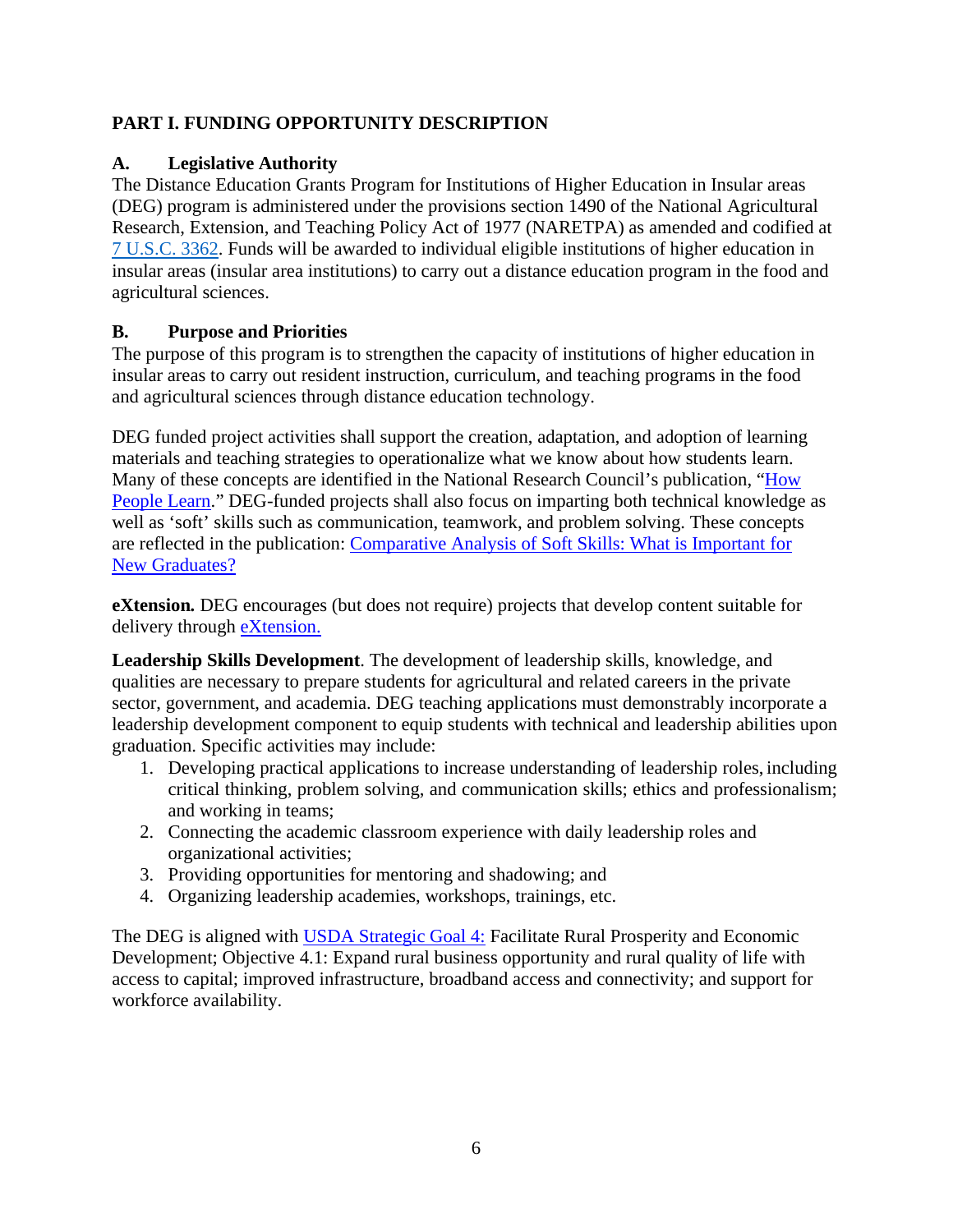| <b>Title</b>                  | <b>Description</b>                                            |
|-------------------------------|---------------------------------------------------------------|
| Program Code:                 | <b>DEG</b>                                                    |
| Program Code Name:            | Distance Education Grants Program for Higher Education in the |
|                               | Insular areas                                                 |
| <b>CFDA</b> Number            | 10.322                                                        |
| Project Type:                 | <b>Education/Teaching Projects</b>                            |
| <b>Grant Types:</b>           | <b>Standard</b> ; Planning Activity                           |
| <b>Application Deadlines:</b> | FY 2021: January 2421, 2021                                   |
|                               |                                                               |

#### **Table 2**: Program Key Information

#### **Table 3**: Standard Grant Key Information

| <b>Title</b>                          | <b>Description</b>       |
|---------------------------------------|--------------------------|
| <b>Standard Grant Duration:</b>       | 24-36 Months             |
| Number of Applications Per Lead       |                          |
| Institution:                          |                          |
| Maximum # of Awards Per Institution:  |                          |
| <b>Maximum Award Amount:</b>          | Up to Approx. $$150,000$ |
| <b>Total Funding Per Institution:</b> | Approx. \$450,000        |

#### **Table 4**: Planning Activity Key Information

| <b>Title</b>                          | <b>Description</b>      |
|---------------------------------------|-------------------------|
| <b>Planning Activity Duration:</b>    | Up to 24 Months         |
| Number of Applications Per Lead       |                         |
| Institution:                          |                         |
| Maximum # of Awards Per Institution:  |                         |
| <b>Maximum Award Amount:</b>          | Up to Approx. $$30,000$ |
| <b>Total Funding Per Institution:</b> | Approx. \$30,000        |

NIFA is soliciting applications for the DEG program to strengthen the capacity of Insular Area institutions to carry out distance food, agriculture, natural resources, and human science education programs using network technologies under the following characteristics and conditions:

- 1. Acquire the equipment, instrumentation, networking capability, hardware and software, digital network technology, and infrastructure necessary to teach students and teachers about technology in the classroom;
- 2. Develop and enhance educational services (including faculty development) to prepare students or faculty seeking a degree or certificate that is approved by the state or a regional accrediting body recognized by the Secretary of Education;
- 3. Provide teacher education, library and media specialist training, and preschool and teacher aid certification to individuals who seek to acquire or enhance technology skills in order to use technology in the classroom or instructional process;
- 4. Implement a joint project to provide education regarding technology in the classroom with a local educational agency, community-based organization, national nonprofit organization, or business; or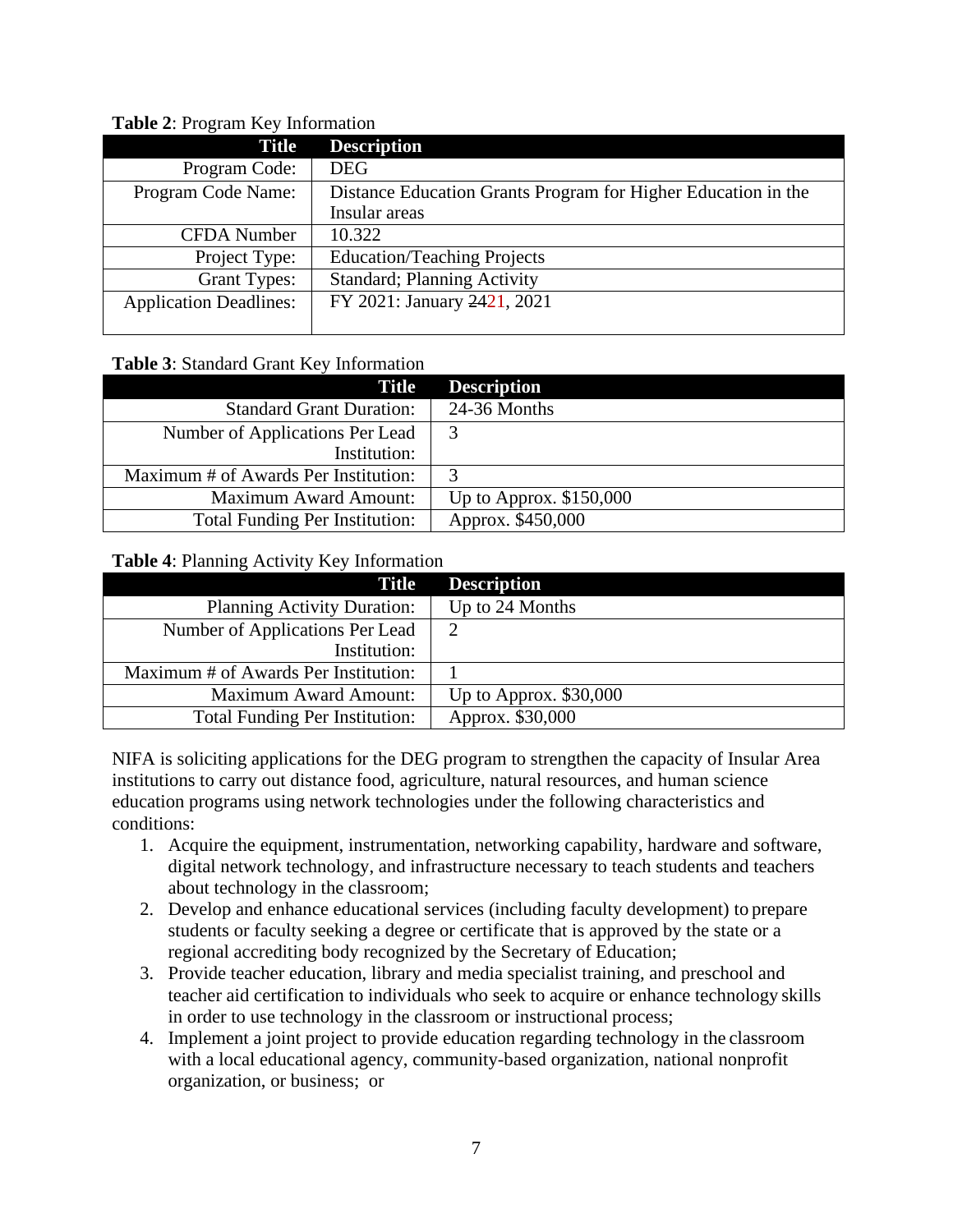5. Provide leadership development to administrators, board members, and faculty of eligible institutions with institutional responsibility for technology education.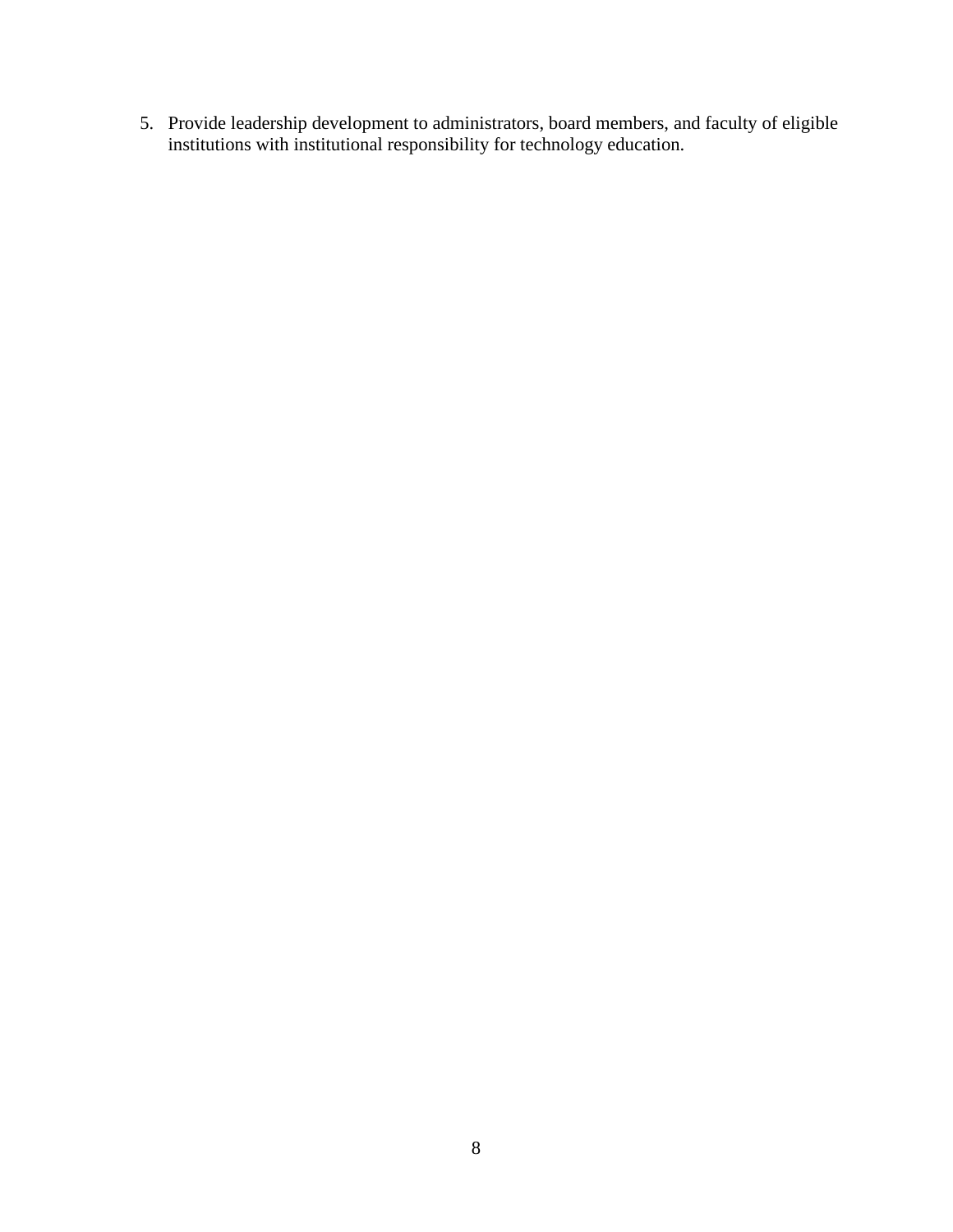## **PART II. AWARD INFORMATION**

## **A. Available Funding**

The anticipated amount available for DEG in FY 2021 is approximately \$800,000. Enactment of additional continuing resolutions or a full appropriations act may affect the availability or level of funding for this program. USDA is not committed to fund any application or to make a specific number of awards. The **Automated Standard Application for Payments**, operated by the Department of Treasury, Bureau of Fiscal Service, is the designated payment system for awards resulting from this RFA. Funds will be awarded competitively through a peer panel review process. Institutions receiving a grant under this program are eligible to receive DEG grants in subsequent years. Receiving a grant under any other authority does not affect eligibility for this DEG grants program.

# **B. Types of Application**

NIFA will evaluate applications using the criteria described in Part V of this RFA. Applications for FY 2021 are limited to the following applications types:

- 1. *New application*: New applications will be evaluated using the criteria described in Part V of this RFA and are subject to the due dates herein (see Appendix III for definition).
- 2. *Resubmitted application*: Resubmitted applications must include the response to the previous review panel summary and are subject to the same criteria and due dates herein. Resubmitted applicants must enter the NIFA-assigned proposal number of the previously submitted application in the *Federal Field (Field 4)* on the application form (see Appendix III for definition).

# **C. Project and Grant Types**

The following describes the types of *projects* or *grants* that are eligible for funding:

*Project Types*. The DEG Program will only accept **Education/Teaching** projects. An education or teaching project shall develop human capital in order to help meet current and future national food and agricultural science workplace needs.

DEG projects shall focus on one or more of the Need Areas listed below and fall under the characteristics and conditions referenced in Part I  $\S$  B of this RFA. Please note that at least one of these Need Areas must be indicated on the Project Summary (See Part IV, B. 3). Need areas for FY 2021 include the following:

- 1. *Curricula Design, Materials Development, and Library Resources*. To promote the development of courses of study and degree programs, new and improved curricula, and instructional materials and technology. Also, to promote the acquisition of library resources including books and journals relating to the food and agricultural sciences; and stimulate the use of new approaches to the study of traditional subjects, new research on teaching and learning theory, and new applications of knowledge.
- 2. *Faculty Preparation and Enhancement for Teaching*. To advance faculty development in the areas of teaching competency and leadership, subject matter expertise, or student recruitment and advising skills.
- 3. *Instruction Delivery Systems*. The purpose of this initiative is to encourage the use of alternative methods of delivering instruction to enhance the quality, effectiveness, and cost efficiency of teaching programs. Focus should be on ways to maximize program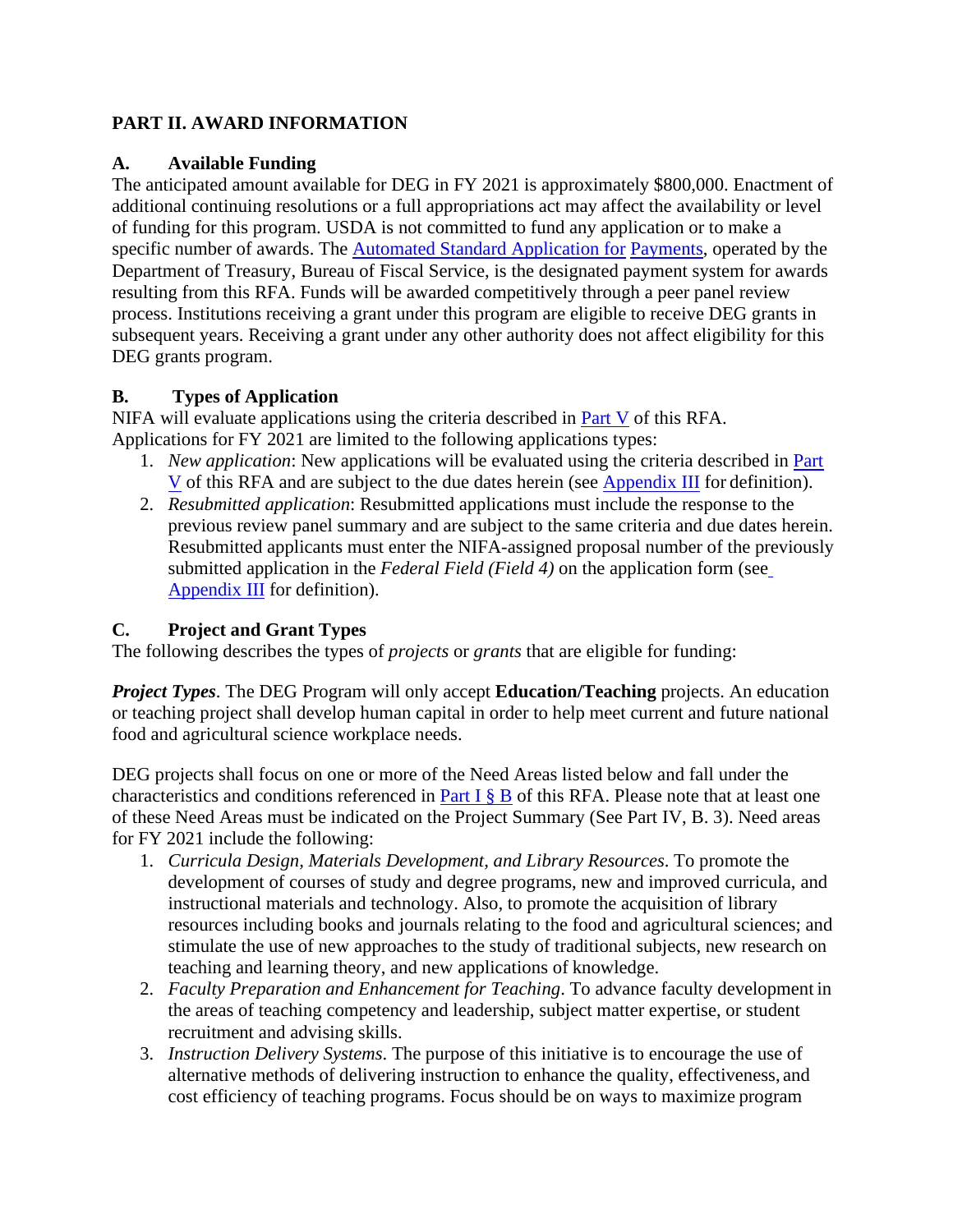quality, reduce duplication; and implementation of innovative instructional techniques, methodologies, and delivery systems in response to advances in knowledge and technology.

- 4. *Additional Information*. The use of students for only routine office, laboratory, or fieldwork is not considered education for the purposes of this program. To be considered as education related, students will need to be actively engaged in the scholarship of research activities.
	- a. Expected Products and Results. The DEG program requires all project directors to provide appropriate metrics and describe the expected products and results, outcomes, and their potential impact on strengthening food, agricultural, natural resources, and human sciences education, research and extension in the United States. Metrics to assess products, outputs, and outcomes are to be clearly delineated in the proposal.
	- b. Incorporation of Social Sciences and Enhancing Impacts. The DEG program supports social and behavioral science disciplines. DEG projects that integrate social and biological sciences to provide experiential learning opportunities for students in applied research, and related community development programs are encouraged. Incorporation of social and behavioral sciences is important for addressing many of the challenges facing agriculture and rural communities, such as increasing global demand for food production in the face of limited natural resources; improving health and reducing obesity by engaging in heathy life styles and consuming heathy diets; and alleviating poverty by fostering economic opportunity.
- *Grant Types*. Applicants may submit applications for one of the following grant types:
	- 1. *Standard Grant*. This is an award instrument by which NIFA agrees to support a specified level of effort for a predetermined project period without the announced intention of providing additional support at a future date.

An eligible institution may submit a standard project application for project activities undertaken principally on behalf of its own students or faculty, and faculty managed primarily by its own personnel. In a standard grant, the applicant executes the project without the requirement of sharing grant funds with other project partners.

Grants awards may differ from the amounts requested in the application and revised budgets and revised plans of work may be required by NIFA before an award is made. The project period may range from 24 to 36 months.

2. *Planning Activity.* Planning Activity Grants support scientific meetings that bring together educators to identify education/teaching needs, update information, or advance an area of education/teaching. Support for a limited number of meetings covering subject matter encompassed by this solicitation will be considered for partial or, if modest, total support. Individuals planning activity grants must not exceed \$30,000 for up to two years and are not renewable. Indirect costs are not permitted on Planning Activity grant awards.

## **D. Ethical Conduct of Funded Projects**

In accordance with sections [2, 3, and 8 of 2 CFR Part 422,](https://www.ecfr.gov/cgi-bin/text-idx?SID=dd969e4f7033380748bc3d38603d9bcb&mc=true&node=pt2.1.422&rgn=div5) institutions that conduct USDAfunded extramural research must foster an atmosphere conducive to research integrity, bear primary responsibility for prevention and detection of research misconduct, and maintain and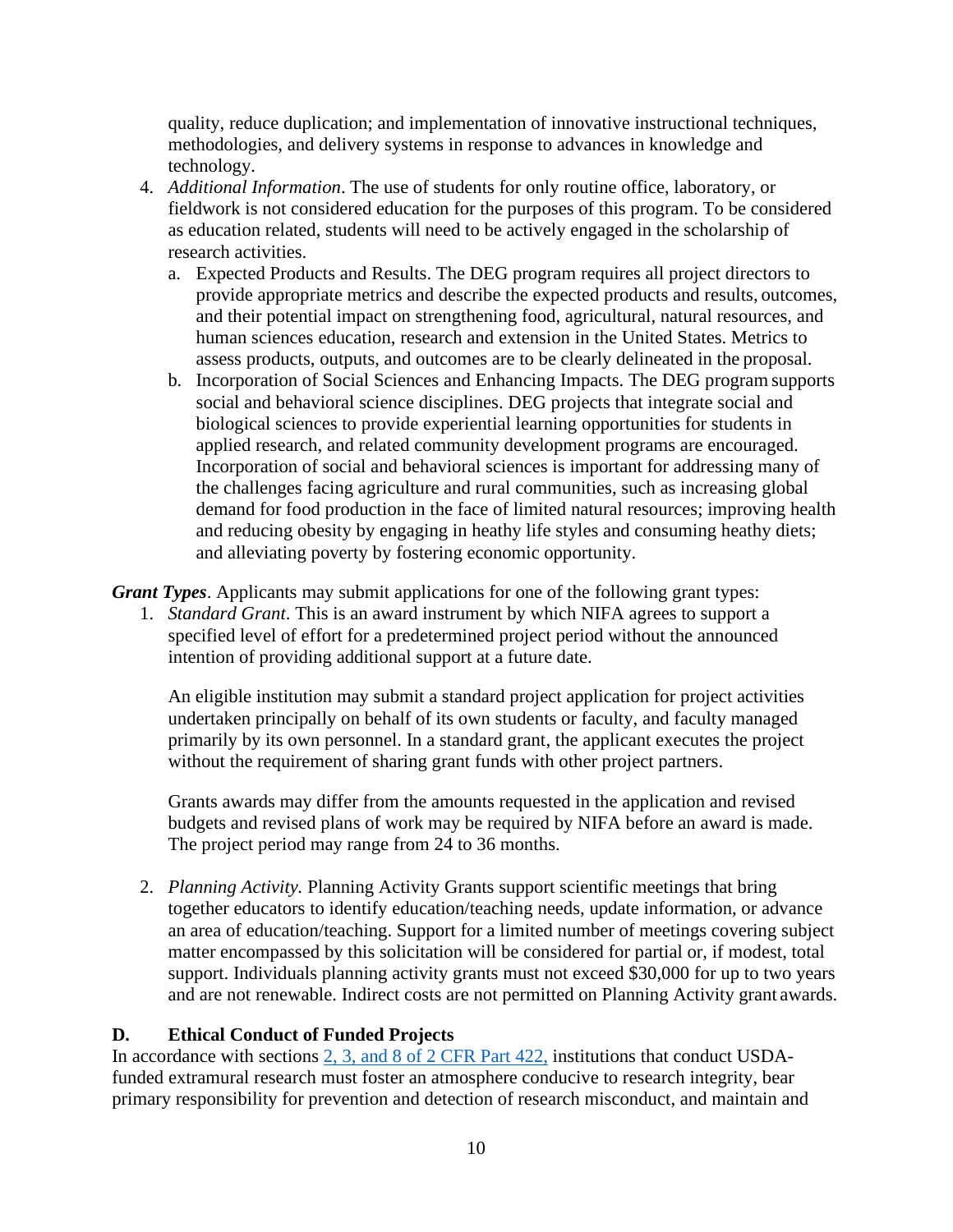effectively communicate and train their staff regarding policies and procedures. In the event an application to NIFA results in an award, the Authorized Representative (AR) assures, through acceptance of the award, that the institution will comply with the above requirements. Award recipients must, upon request, make available to NIFA the policies, procedures, and documentation to support the conduct of the training. See [Responsible and Ethical Conduct of](https://nifa.usda.gov/responsible-and-ethical-conduct-research) [Research](https://nifa.usda.gov/responsible-and-ethical-conduct-research) for further information.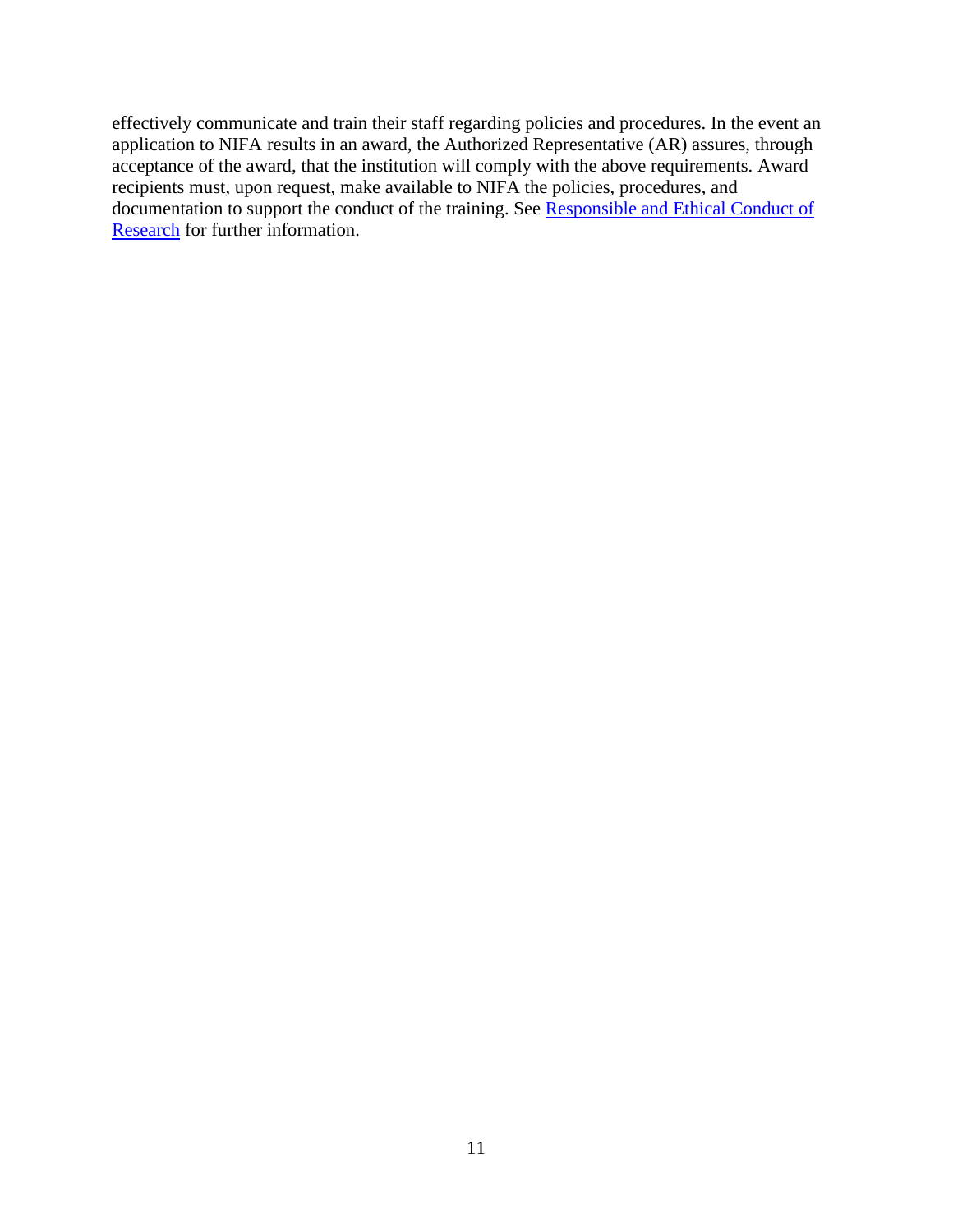# **PART III. ELIGIBILITY INFORMATION**

## **A. Eligibility Requirements**

Applicants for the DEG Program must meet all the requirements discussed in this RFA. Failure to meet the eligibility criteria by the application deadline may result in exclusion from consideration or, preclude NIFA from making an award. For those new to Federal financial assistance, NIFA's [Grants Overview](https://nifa.usda.gov/resource/grants-overview) provides highly recommended information about grants and other resources to help understand the Federal awards process.

Institutions receiving a grant under this program are eligible to receive DEG grants in subsequent years. Receiving a grant under any other authority does not affect eligibility for this DEG grants program. Each faculty recipient of support for developmental activities must be an "eligible participant" please refer to: 7 CFR 3430, Competitive and Noncompetitive Non-Formula Federal [Assistance Programs-General Award Administrative Provisions,](https://www.ecfr.gov/cgi-bin/text-idx?SID=ba13210882cd3132762fc0574886e8c5&mc=true&node=pt7.15.3430&rgn=div5) for applicable definitions for this NIFA grant program.

*Individual Institutions.* For the purposes of the DEG grant program, an eligible institution is an institution of higher education, as defined in section 101(a) of the Higher Education Act of 1995 (20 U.S.C. 1001(a)), that is located in an insular area and that has a demonstrable capacity to carry out teaching and extension programs in the food, agriculture, natural resources, and human sciences. All public or non-profit 2-year and 4-year accredited institutions of higher education that offer certificate/degree programs in food and agricultural sciences are eligible. Individual land-grant colleges and universities, and other institutions that have secured land-grant status through Federal legislation, and which are located in insular areas are automatically eligible for awards under the DEG grant program as direct individual applicants.

The eight insular areas are as follows:

- 1. American Samoa;
- 2. The Commonwealth of the Northern Mariana Islands;
- 3. The Commonwealth of Puerto Rico;
- 4. The Federated States of Micronesia;
- 5. Guam;
- 6. The Republic of the Marshall Islands;
- 7. The Republic of Palau; and
- 8. The Virgin Islands of the United States.

*Branch Institutions of a State System*. Individual branches of a state university system or public system of higher education that are separately accredited as degree-granting institutions are treated as separate, individual institutions eligible to apply for and receive awards, provided they otherwise satisfy the definition of "eligible institution" as specified above.

*Independent Branch Campuses*. Independent branch campuses of individual institutions may apply for and receive grant awards under this program, if they satisfy the definition of "eligible institution" as specified above. An "independent branch campus" is a unit of a 2-year or 4-year institution of higher education that is geographically apart from the main campus, is permanent in nature, offers courses for credit and programs leading to an associate or bachelor's degree, and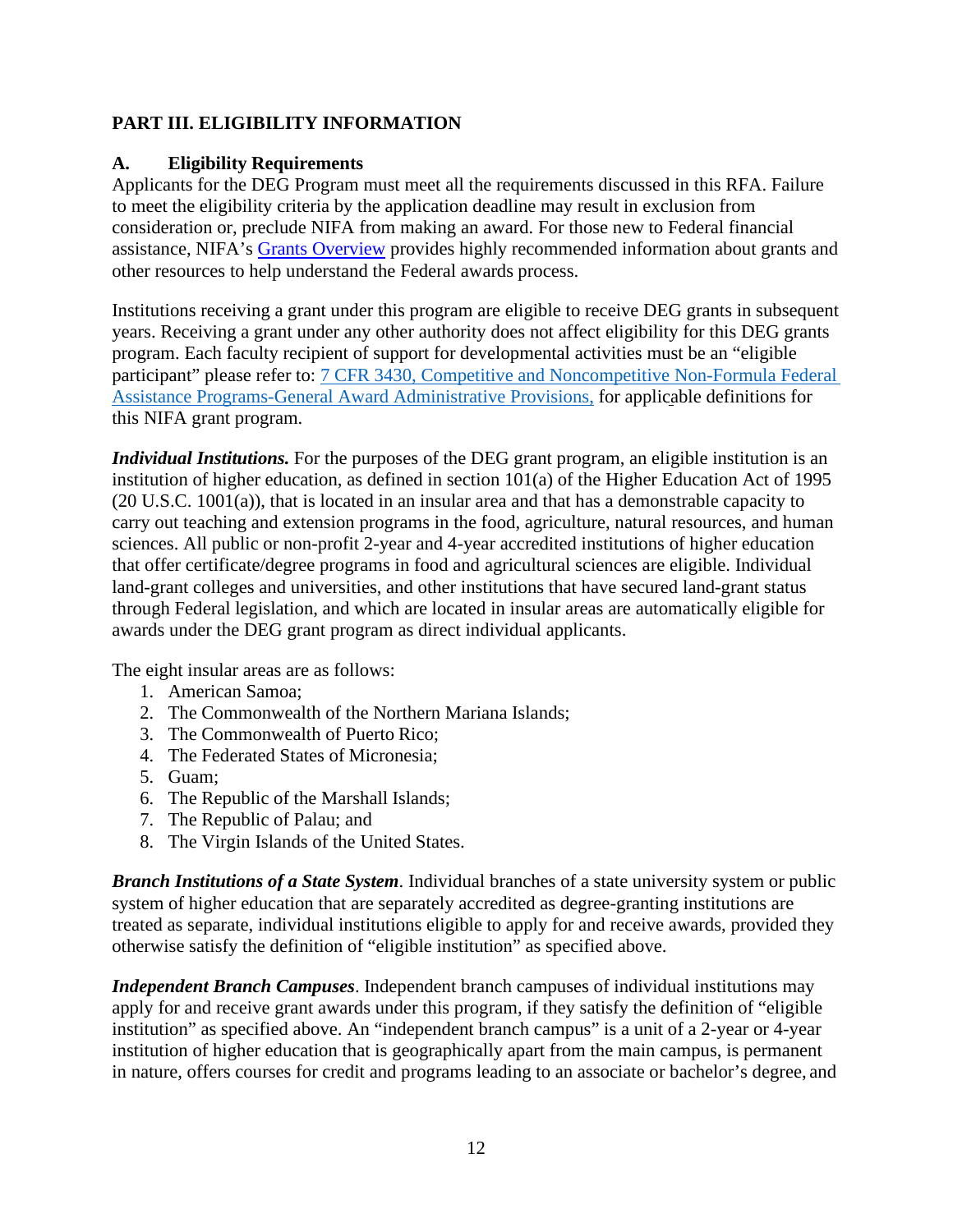is autonomous to the extent that it has its own faculty and administrative or supervisory organization and its own budgetary and hiring authority.

*Certification of Eligibility*. At the time of application, each primary applicant will be required to demonstrate or certify that it is an eligible institution as defined by this RFA. A non-land-grant institution must submit a letter signed by the institution's Authorized Representative (AR) certifying that it meets the requirements of an "eligible institution" as defined herein. The AR must also certify that the institution, or parent institution in the case of an independent branch campus:

- 1. Admits as regular students only persons having a certificate of graduation from a school providing secondary education, or the recognized equivalent of such a certificate;
- 2. Is legally authorized by the Insular Area in which it is located to provide a program of education beyond secondary education;
- 3. Provides an educational program for which the institution awards a bachelor's degree or provides not less than a 2-year program that is acceptable for full credit toward such a degree; and
- 4. Is a public or other nonprofit institution; and is accredited by a nationally recognized accrediting agency or association, or if not so accredited, is an institution that has been granted pre-accreditation status by such an agency or association that has been recognized by the Secretary for the granting of pre-accreditation status, and the Secretary has determined that there is satisfactory assurance that the institution will meet the accreditation standards of such an agency or association within a reasonable time.

All eligible institutions must demonstrate that they have a significant commitment to higher education programs in the food, agriculture, natural resources, and human sciences and to each specific subject area for which grant funds are to be used. Eligibility documentation must be submitted as part of the applicant's Project Narrative. See Part IV, B.3, Field 8.

*Duplicate or Multiple Submission* – duplicate or multiple submission is not allowed. NIFA will disqualify both applications if an applicant submits duplicate or multiple submissions. For those new to Federal financial assistance, NIFA's [Grants Overview](https://nifa.usda.gov/resource/grants-overview) provides highly recommended information about grants and other resources to help understand the Federal awards process.

## **B. Cost Sharing or Matching**

The DEG Program has *NO* matching requirement. NIFA will not factor matching resources into the review process as an evaluation criterion.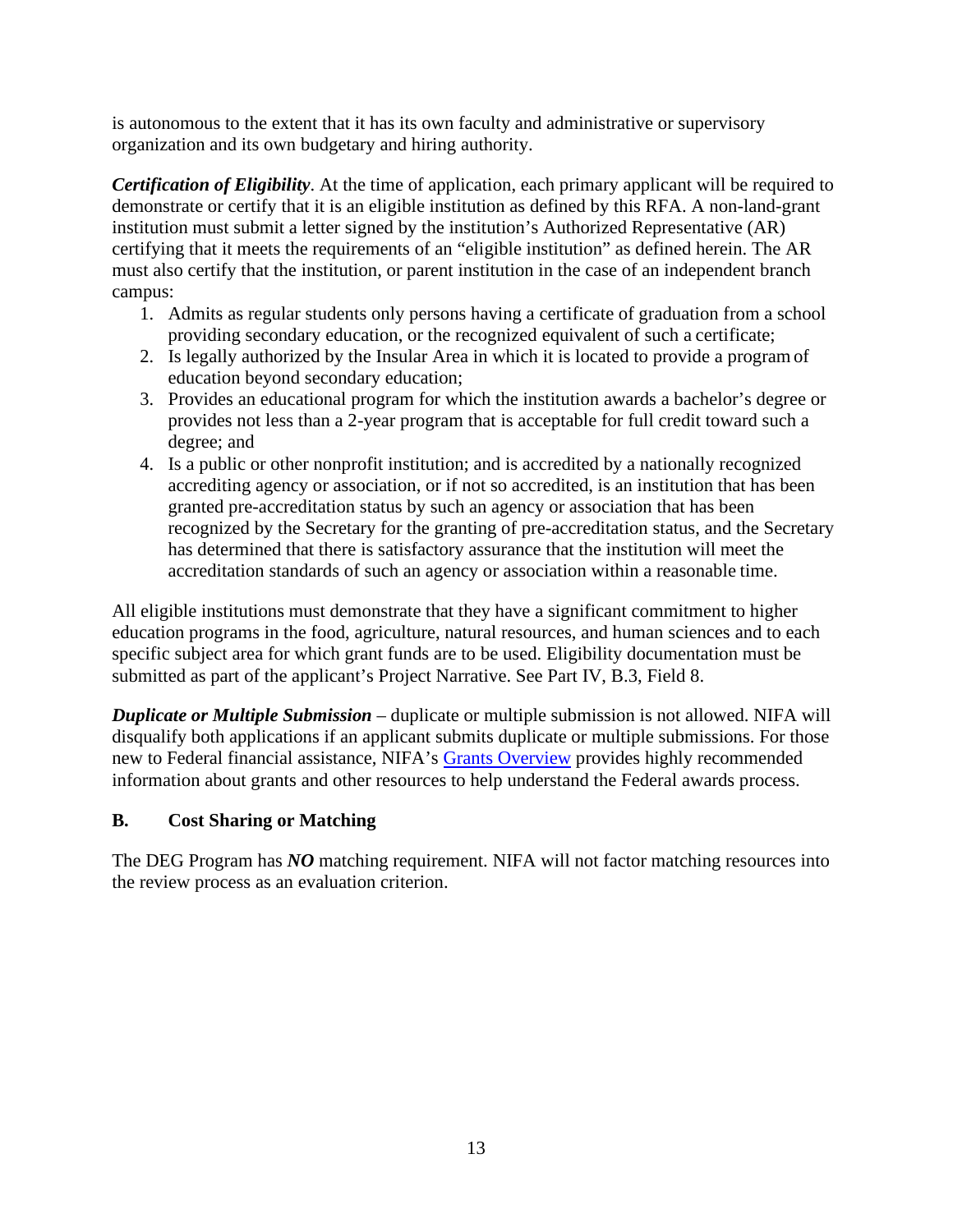# **PART IV. APPLICATION AND SUBMISSION**

# **A. Method of Application**

Applicants must apply to this RFA electronically; no other method or response is accepted. The electronic application for this RFA and additional resources are available on [Grants.gov a](https://www.grants.gov/)nd [Grants 101.](https://www.grants.gov/web/grants/learn-grants/grants-101/pre-award-phase.html/) **Table 5** provides instructions on how to obtain an electronic application. **Part II § 1** of the [NIFA Grants.gov Application Guide \(](https://apply07.grants.gov/apply/opportunities/instructions/PKG00249520-instructions.pdf)Application Guide) contains detailed information regarding the [Grants.gov r](https://www.grants.gov/)egistration process.

## **Table 5.** Steps to Obtain Application Materials

| <b>Steps</b>                             | <b>Action</b>                                                                                                                 |
|------------------------------------------|-------------------------------------------------------------------------------------------------------------------------------|
| Step One:<br>Register                    | <i>New Users</i> to Grants.gov must register early with Grants.gov prior to<br>submitting an application (Register Here).     |
| Step Two:<br>Download<br>Adobe           | Download and Install Adobe Reader (see Adobe Software Compatibility for<br>basic system requirements).                        |
| Step Three:<br>Find<br>Application       | Using this funding opportunity number <b>USDA-NIFA-RIGP-007853</b> , search<br>for application here: Opportunity Package.     |
| Step Four:<br><b>Assess</b><br>Readiness | Contact an AR prior to starting an application to assess the<br>organization's readiness to submit an electronic application. |

# **Table 6**: Help and Resources

| <b>Grants.gov Support</b>             | <b>NIFA</b>                            |
|---------------------------------------|----------------------------------------|
|                                       | <b>Support</b>                         |
| <b>Grants.gov Online Support</b>      | Email: Policy@usda.gov                 |
| Telephone support: 800-518-4726 Toll- | Key Information: Business hours:       |
| Free or 606-545-5035                  | Monday thru Friday, $7$ a.m. $-5$ p.m. |
| Email support:                        | ET, except federal holidays            |
| support@grants.gov Self-service       |                                        |
| customer based support:               |                                        |
| Grants.gov iPortal                    |                                        |
| Key Information: Customer service     |                                        |
| business Hours 24/7, except federal   |                                        |
| <i>holidays.</i>                      |                                        |

# **B. Content and Form of the Application**

The [Application Guide i](https://apply07.grants.gov/apply/opportunities/instructions/PKG00249520-instructions.pdf)s part of the corresponding application package for this RFA. The RFA overrides the [Application Guide i](https://apply07.grants.gov/apply/opportunities/instructions/PKG00249520-instructions.pdf)f there is a discrepancy between the two documents. NIFA will accept subsequent submissions to an application until the application deadline. However, applicants that do not meet the application requirements, to include partial applications, risk being excluded from NIFA's review. NIFA will assign a proposal number to all applications that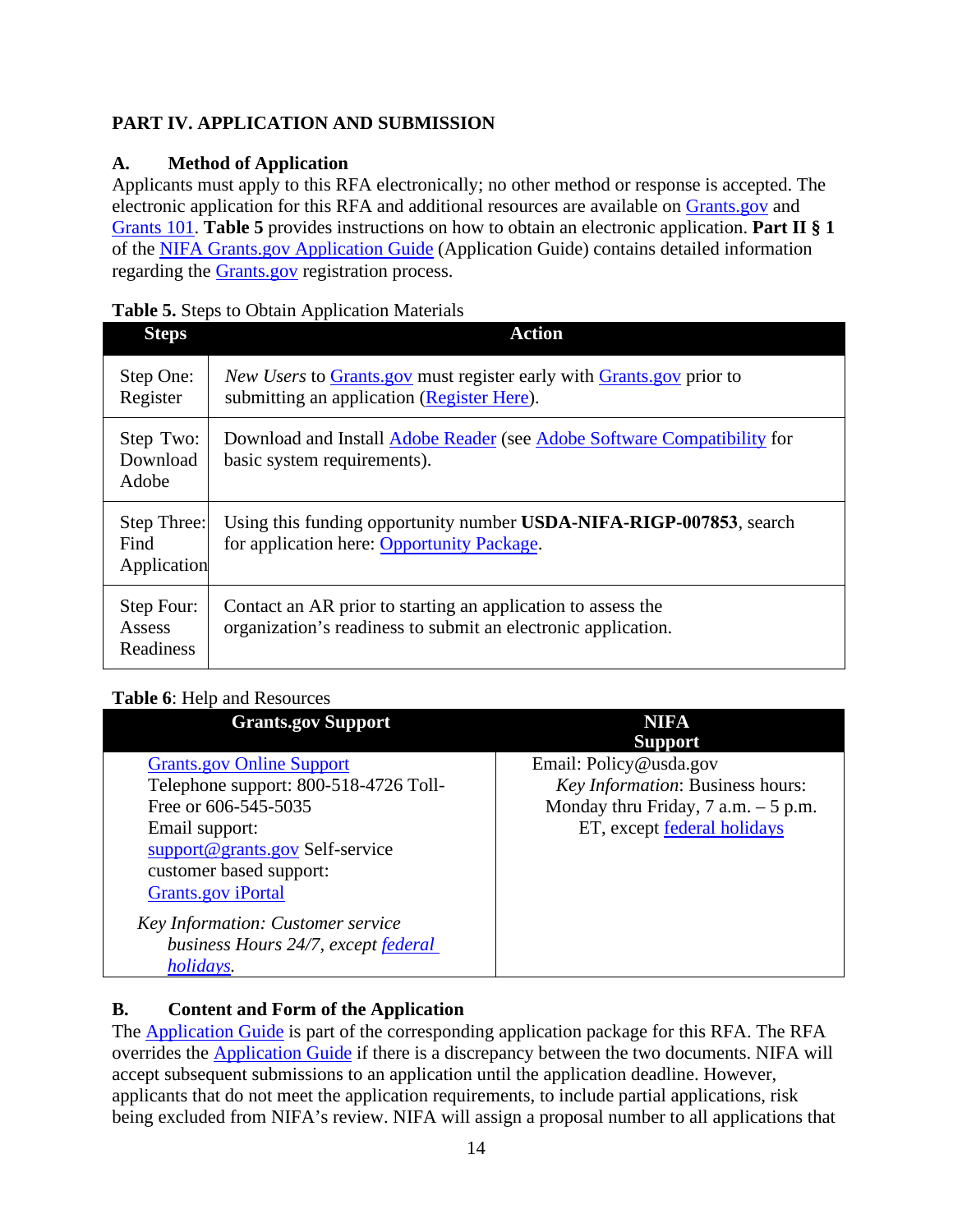meet the requirements of this RFA. Applicants must refer to the proposal number when corresponding with NIFA. **Table 7** outlines other key instructions for applicants.

| <b>Instruction</b>                                                                                                                             | <b>References</b><br>(All references are<br>to the <b>Application</b><br>Guide) |
|------------------------------------------------------------------------------------------------------------------------------------------------|---------------------------------------------------------------------------------|
| Attachments must be in a portable document format (PDF) format.                                                                                | Part III § 3                                                                    |
| Check the manifest of submitted files to verify attachments are<br>in the correct format.                                                      | Part III $\S$ 6.1                                                               |
| Conduct an administrative review of the application<br>before submission.                                                                      | Part VII                                                                        |
| Follow the submission instructions.                                                                                                            | Part IV $\S 1.5$                                                                |
| Provide an accurate email address, where designated, on the SF-<br>424 R&R.                                                                    | Part IV $\S$ 1.5                                                                |
| Contact the <b>Grants</b> gov helpdesk for technical support, and<br>keep a record of the correspondence.                                      |                                                                                 |
| Contact NIFA if applicant does not receive correspondence<br>from NIFA regarding an application within 30 days of the<br>application deadline. |                                                                                 |

# **Table 7**: Key Application Instructions

*SF 424 R&R Cover Sheet*. See **Part V § 2** and **Part V § 2.17**of the [Application Guide](https://apply07.grants.gov/apply/opportunities/instructions/PKG00249520-instructions.pdf) for the required certifications and assurances.

# *SF 424 R&R Project/Performance Site Location(s).* See Part V § 3 of the **Application Guide.**

# **R&R Other Project Information Form. See Part V § 4 of the [Application Guide.](https://apply07.grants.gov/apply/opportunities/instructions/PKG00249520-instructions.pdf)**

- 1. Field 7. Project Summary (PS)/Abstract. The PS must show how the project goals align with the project goals of the DEG Program. See **Part V § 4.7** of the [Application Guide](https://apply07.grants.gov/apply/opportunities/instructions/PKG00249520-instructions.pdf) for instructions and suggested templates.
- 2. Field 8. Project Narrative (PN). The PN must not exceed 18, *1.5 spaced* pages of written text (one inch margins, no smaller than 12-point font, Times New Roman) and up to five, *1.5 spaced* additional pages for figures and tables (the font size for tables should be no smaller than 11 points, Times New Roman). The 23-page limit outlined here ensure fair and equitable competition. Appendices to the PN are allowed if they are directly germane to the proposed project. Do not add appendices to circumvent the page limit. The PN must include all of the following:

# a. **Potential for Advancing the Quality of Education; Significance of the Problem**

Identification of Educational Problem and Project Impact. Briefly state: (1) the specific instructional problem/challenge (or opportunity) to be addressed; (2) the anticipated project audience; and (3) the project's target objectives (what change in education is proposed?) and its anticipated, overall impact on improving the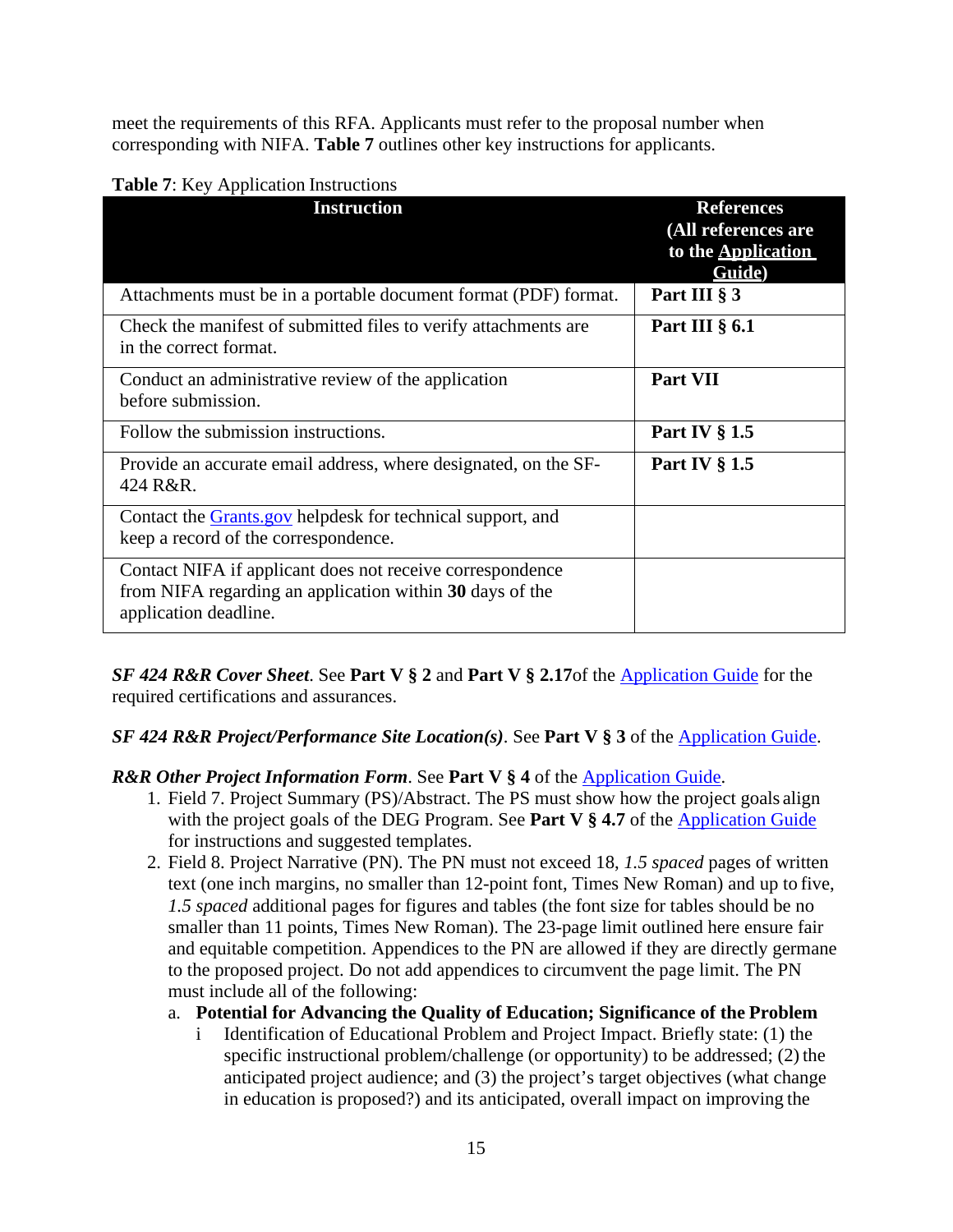quality of food and agricultural sciences education.

ii Project Justification: Summarize the body of knowledge justifying the need for the proposed project. Discuss how the project's educational need area (Part II  $\S$  C) will be of value at the state, regional, national, or international level(s), and where applicable, how it will improve the food and agricultural science capabilities of students.

Describe any previously funded projects that are ongoing or recently completed that are related to the proposed project.

- iii Institutional Long-range Goals: Explain how the project will help satisfy the institution/organization's high-priority objectives, or how the project is linked to and supported by the institution/organization's strategic plan.
- iv Innovation: Describe the proposal's creative approach to improving the quality of food and agricultural sciences education, solving an educational problem, or promoting programs that advance equal opportunity for all students. Using either actual experiences or literature background information, show why this approach was chosen.
- v Multidisciplinary and/or Problem-based Focus: Indicate how the project is relevant to multiple disciplines in food and agricultural sciences education and how the project will enhance students' understanding of complex agricultural systems. Also, discuss whether the project may be adapted by or serve as a model for other institutions.

#### b. **Proposed Approach and Cooperative Linkages**

- i Plan of Operation and Methodology. Describe procedures for accomplishing the objectives of the project. Describe plans for management of the project to ensure its proper and efficient administration. Describe the way in which resources and personnel will be used to conduct the project.
- ii Timetable. Identify all important project milestones (performance targets that indicate when project goals will be met) and dates as they relate to project startup, execution, evaluation, dissemination, and closeout.
- *iii* Products, Results, and Measurable Outputs. Outline the expected products, results, measurable outputs, and their outcome (impact) on strengthening food and agricultural sciences education. *This is optional for Planning Activity grant applications.*

**Note**: Differentiate among the three terms**:** 1) "*Products*" may be actual items or services acquired with funds, e.g., "...developed three, new Web-based courses" 2) "; 2) "*results*" are accomplishments related to the products, e.g., "...additional course materials now available online to reinforce student learning during nonclassroom hours"; and 3) "i*mpacts*" are the benefits to your audience. Impacts are the consequences of your project and the most critical elements in your evaluation plan. They are a measure of the results by comparison to what might have happened in the absence of the funded project, e.g., "...an observed, overall increase in student learning based upon 8% higher average test scores of those students who both attended class and used the supplemental, Web-based course materials".

iv Evaluation Plan. All projects shall include an Evaluation Plan that has both a strategy for monitoring the project as it evolves as well as a strategy for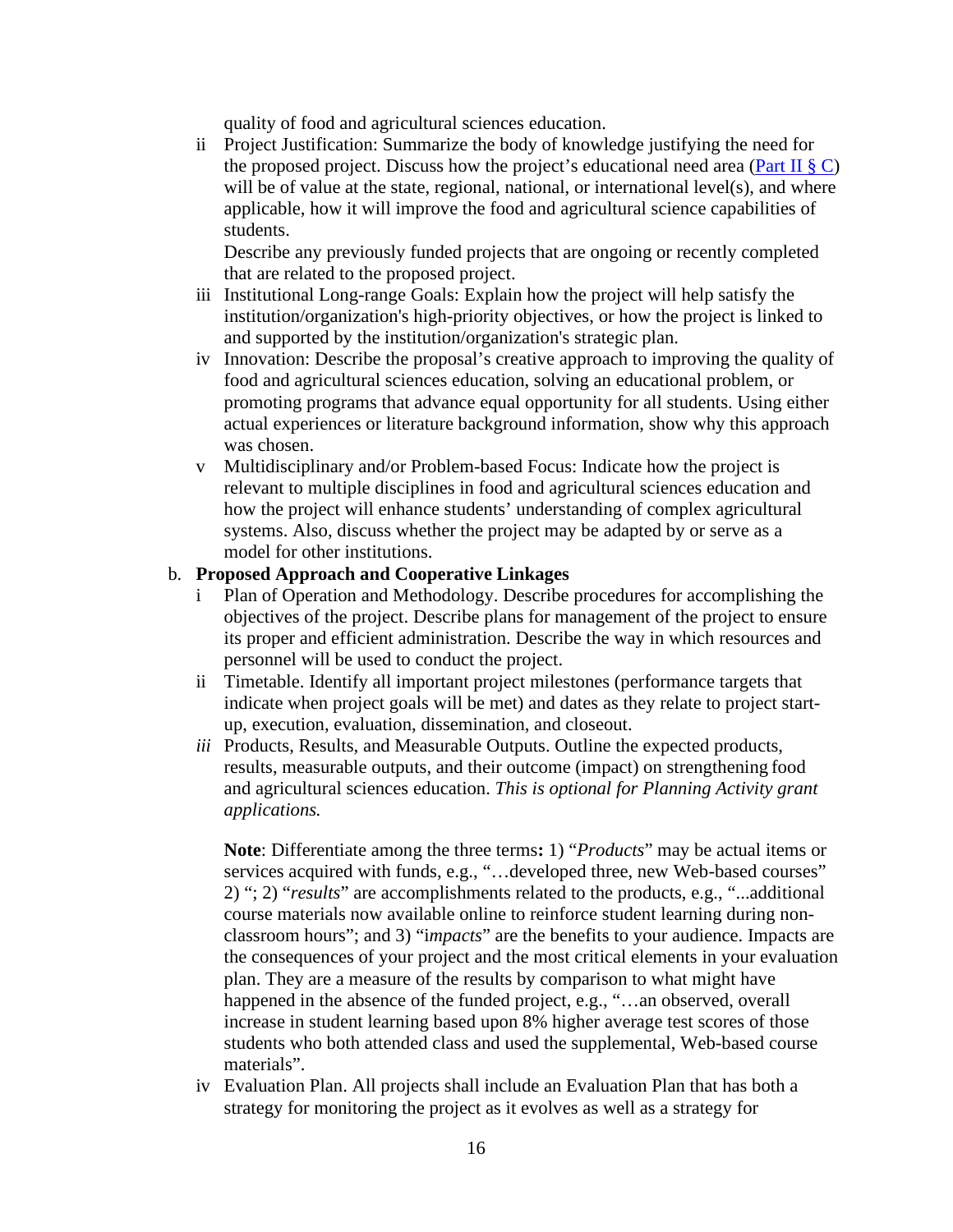evaluating the effectiveness of the project in achieving its goals and for identifying positive and negative findings when the project is completed. Grantees are encouraged to obtain an independent evaluation to secure appropriate documentation of the project's outcomes and impacts. Knowledgeable and experienced individuals should lead such efforts. As a guide, up to 10% of the grant funds may be used to support this purpose.

- v Dissemination Plans. The application must document how project accomplishments (products, results, and impacts…etc.) will be published or otherwise disseminated to the broadest extent throughout the academic community. This may include educational journals or other professional discipline publications, and presentations at regional or international conferences and workshops, including the DEG project directors' meeting. Discuss the institution /organization's commitment to disseminate project results and products and the potential for institutionalization. Identify target audiences and explain methods of communication. *This is optional for Planning Activity grant applications*.
- vi Partnerships and Collaborative Efforts. Explain how the project will maximize partnership and collaborative efforts to strengthen food and agricultural sciences education (e.g., involvement of faculty in related disciplines at the same institution, or cooperative activities with business or industry). Provide evidence, via letters from the parties involved in the partnership or collaborative arrangement.

#### c. **Institutional Capability and Capacity Building**

- i Institutional/Organizational Commitment and Capability. Demonstrate that the program administration is committed to this project and has the capability to ensure its completion.
- ii Institutional/Organizational Resources. Document the necessary institutional/organizational resources (administrative, facilities, equipment, and/or materials), and other appropriate resources, that will be made available to the project. Demonstrate how these resources, when combined with the support requested from USDA, will be adequate to carry out the activities of the project.
- iii Academic Enhancement. Document how this project will improve and strengthen teaching at the institution (including any partner institutions/organizations). Include how any project performance target(s) identified above will be incorporated into academic instruction at the institution. Discuss how the benefits to be derived from the project will transcend the applicant institution/organization or the grant period.
- *iv* Continuation Plans. Discuss the likelihood of, or specific plans for, continuation or expansion of the project beyond the period of USDA support. Describe how the institutions/organization's long-range budget or academic plan provides for the realistic continuation or expansion of the initiative undertaken by this project after the grant period ends. Explain the plans for eventual self-support built into the project, and the plans to institutionalize the program if it is successful. Describe any indications of other continuing non-Federal support. Provide details of the expected outcomes, and the targeted audience that would benefit from the continuation of this project. *This is optional for Planning Activity grant applications.*

#### d. **Key Personnel**

Discuss the adequacy and specific attributes and project responsibilities of each key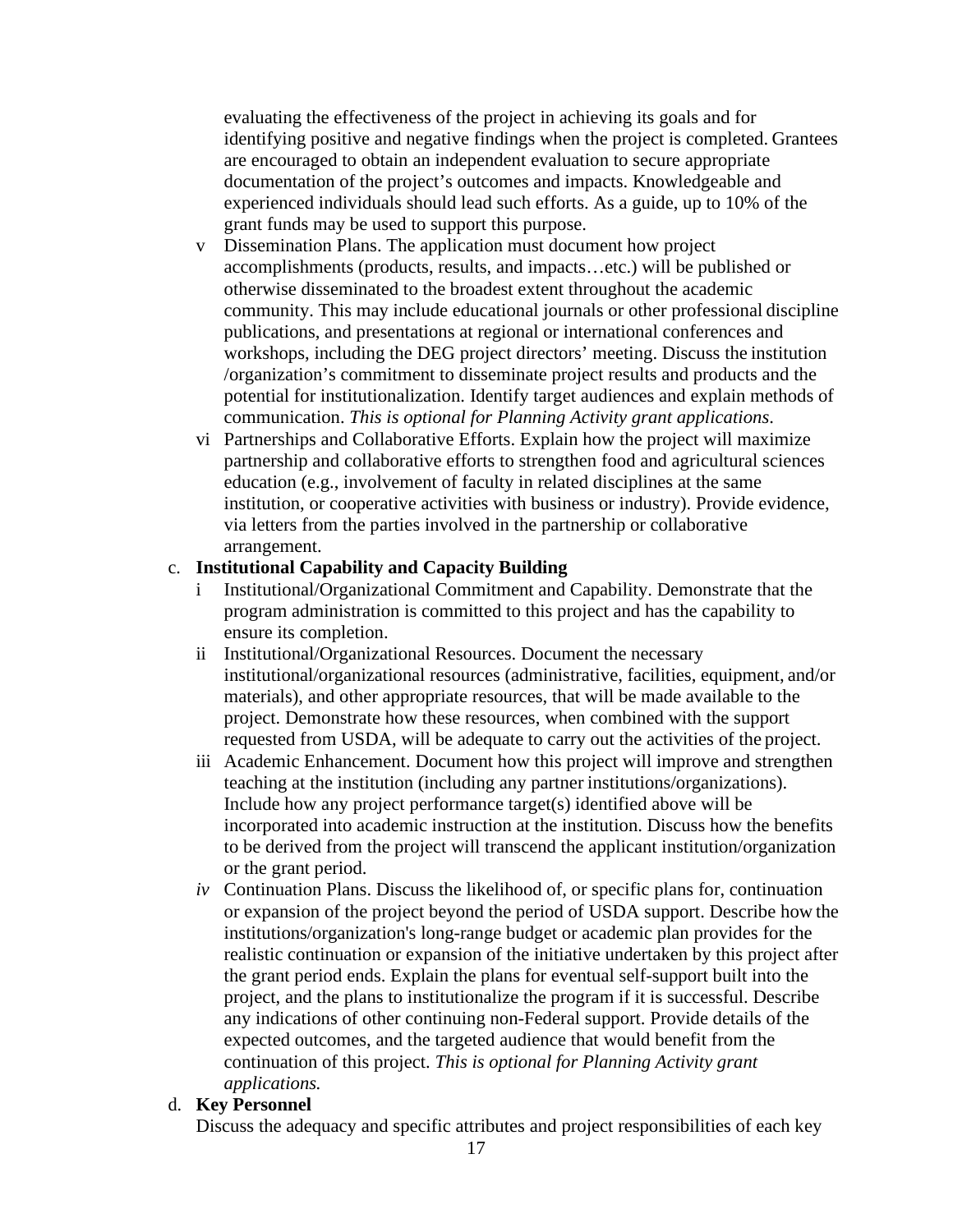person associated with the project, and include the background and qualifications of those personnel who will be responsible for assessing project results and administering the project evaluation and reporting process.

- e. **Budget and Cost-effectiveness**
	- **i.** Budget. In addition to the separate, required budget forms and budget justification, discuss how the budget specifically supports the proposed project activities. Explain how such budget items as professional or technical staff time and salary, travel, equipment, etc., are necessary and reasonable to achieve project objectives. Justify that all funds requested from USDA are allocated adequately between the applicant and any collaborating institution/organization(s) and will be appropriate to carry out the activities of the project. If the application addresses more than one educational need area (see <u>Part II  $\S$  C</u>), you must include estimates of the proportion of the funds requested from USDA that will support each respective area.
	- **ii.** Cost-effectiveness. Justify the project's cost-effectiveness. Show how the project maximizes the use of limited resources, optimizes educational value for the dollar, achieves economies of scale, or leverages additional funds. For example, discuss how the project has the potential to generate a critical mass of expertise and activity focused on a need area.
- 3. Field 12, Add Other Attachments. See **Part V § 4.12** of the [Application](https://apply07.grants.gov/apply/opportunities/instructions/PKG00249520-instructions.pdf) Guide.

**R&R Senior/Key Person Profile (Expanded). See Part V § 5 of the [Application Guide](https://apply07.grants.gov/apply/opportunities/instructions/PKG00249520-instructions.pdf) for** profile requirements, details about the biographical sketch, and suggested support templates. Biographical Sketch **- The following are additional instructions of information to include:**

- 1. Author identifier [\(ORCID\)](https://orcid.org/) of the researcher if available.
- 2. Digital Object Identifier (DOI) of all publications where possible.

You may also include a list of data publications or published data products relevant to the proposed project, following recommended data citation format.

*R&R Personal Data*. This information is voluntary and is not a precondition of award (see **Part V § 6** of the [Application Guide\)](https://apply07.grants.gov/apply/opportunities/instructions/PKG00249520-instructions.pdf).

## *R&R Budget*. See **Part V § 7** of the [Application Guide.](https://apply07.grants.gov/apply/opportunities/instructions/PKG00249520-instructions.pdf)

1. Indirect costs (IDC) – See Part IV  $\S$  C of this RFA for funding restrictions regarding indirect cost, and **Part V 7.9** of the [Application Guide](https://apply07.grants.gov/apply/opportunities/instructions/PKG00249520-instructions.pdf) for additional information.

*Data Management Plan*. A Data Management Plan (DMP) is required for this program. Applicants should clearly articulate how the project director (PD) and co-PDs plan to manage and disseminate the data generated by the project. The DMP will be considered during the merit review process (see Part V § B of this RFA, **Part III § 3.1** of the [Application Guide](https://apply07.grants.gov/apply/opportunities/instructions/PKG00249520-instructions.pdf) and [NIFA's](https://nifa.usda.gov/resource/data-management-plan-nifa-funded-research-projects) [Data Management Plan](https://nifa.usda.gov/resource/data-management-plan-nifa-funded-research-projects) page).

## *Supplemental Information Form*. See **Part VI § 1** of the [Application Guide.](https://apply07.grants.gov/apply/opportunities/instructions/PKG00249520-instructions.pdf)

1. Field 2. Program to which the applicant is applying. Enter the program name (Distance Education Grants Program for Higher Education in the Insular areas) and the program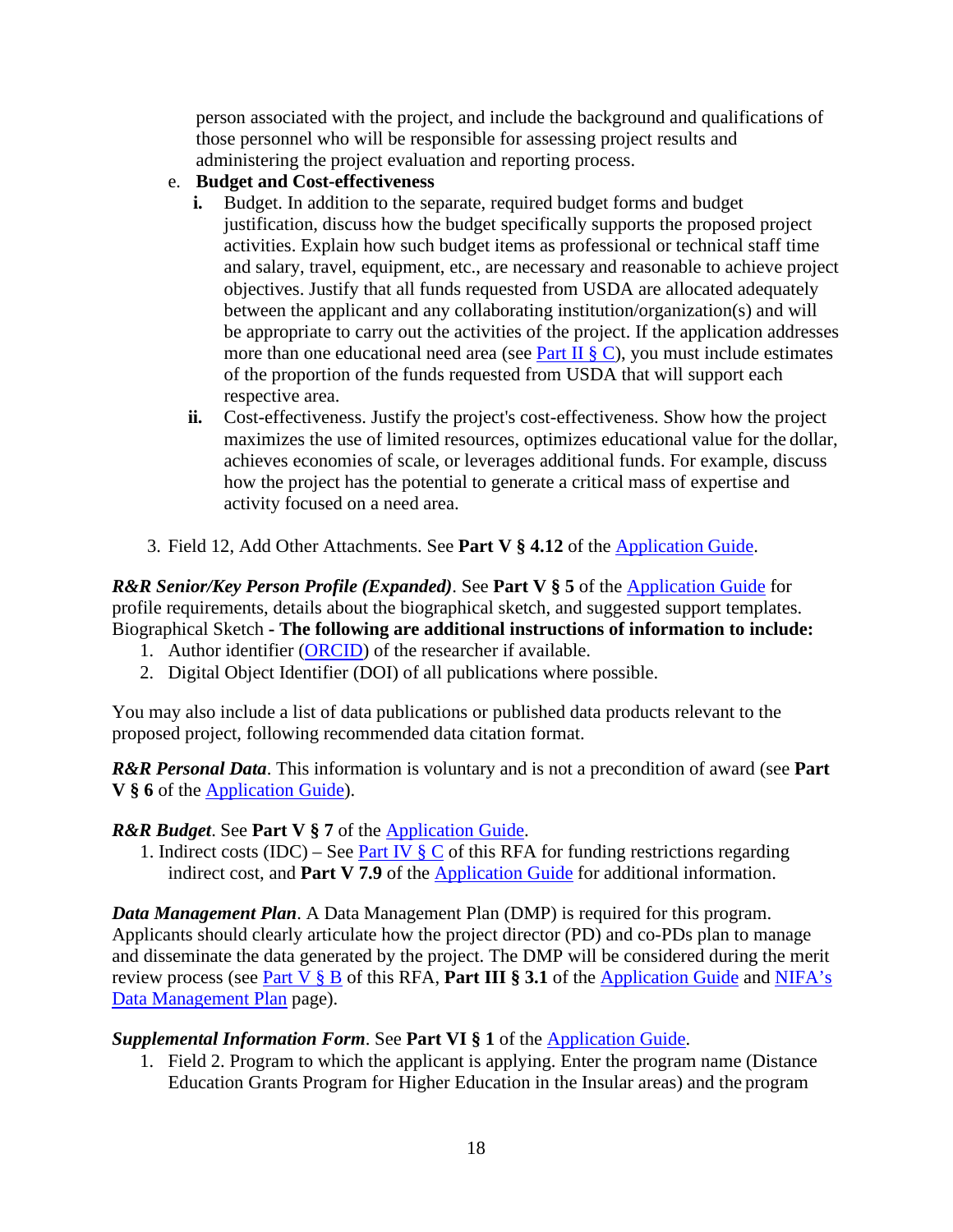code (DEG). Accurate entry is critical.

2. Field 8. Conflict of Interest List. See **Part VI § 1.8** of the [Application](https://apply07.grants.gov/apply/opportunities/instructions/PKG00249520-instructions.pdf) Guide.

*Representations Regarding Felony Conviction and Tax Delinquent Status for Corporate Applicants*. This is required for corporate applicants. See **Part VI § two** of the [Application](https://apply07.grants.gov/apply/opportunities/instructions/PKG00249520-instructions.pdf) [Guide](https://apply07.grants.gov/apply/opportunities/instructions/PKG00249520-instructions.pdf) for a description of the term, "corporation."

## **C. Funding Restrictions**

*Indirect Cost (IDC) not to exceed 30 percent of Total Federal Funds Awarded (TFFA) of the recipient*. [7 U.S.C. 3310\(a\) and \(c\)](https://uscode.house.gov/view.xhtml?req=(title:7%20section:3310%20edition:prelim)%20OR%20(granuleid:USC-prelim-title7-section3310)&f=treesort&edition=prelim&num=0&jumpTo=true) limits IDC for the overall award to 30 percent of Open Researcher and Contributor ID (TFFA) under a research, education, or extension grant. The maximum IDC rate allowed under the award is determined by calculating the amount of IDC using:

- 1. the sum of an institution's negotiated indirect cost rate and the indirect cost rate charged by sub-awardees, if any; or
- 2. 30 percent of TFFA.

The maximum allowable IDC rate under the award, including the IDC charged by the subawardee(s), if any, is the lesser of the two rates.

If the result of number one is the lesser of the two rates, the grant recipient is allowed to charge the negotiated IDC rate on the prime award and the sub-award(s), if any. Any sub-awards would be subject to the sub-awardee's negotiated IDC rate. The sub-awardee may charge its negotiated IDC rate on its portion of the award, provided the sum of the IDC rate charged under the award by the prime awardee and the sub-awardee(s) does not exceed 30 percent of the TFFA.

If the result of number two is the lesser of the two rates, then the maximum IDC rate allowed for the overall award, including any sub-award(s), is limited to 30 percent of the TFFA. That is, the IDC of the prime awardee plus the sum of the IDC charged by the sub-awardee(s), if any, may not exceed 30 percent of the TFFA.

In the event of an award, the prime awardee is responsible for ensuring the maximum indirect cost allowed for the award is not exceeded when combining IDC for the Federal portion (i.e., prime and sub-awardee(s)) and any applicable cost-sharing (see 7 CFR 3430.52(b)). Amounts exceeding the maximum allowable IDC are considered unallowable. See sections [408](https://www.ecfr.gov/cgi-bin/text-idx?SID=18aed91c9e4bee1d794f8451ff3a6a4d&mc=true&node=pt2.1.200&rgn=div5#se2.1.200_1408) and [410 of](https://www.ecfr.gov/cgi-bin/text-idx?SID=18aed91c9e4bee1d794f8451ff3a6a4d&mc=true&node=pt2.1.200&rgn=div5#se2.1.200_1410)  [2 CFR 200.](https://www.ecfr.gov/cgi-bin/text-idx?SID=18aed91c9e4bee1d794f8451ff3a6a4d&mc=true&node=pt2.1.200&rgn=div5#se2.1.200_1410)

Successful applicants must not use grant funds awarded under the authority of this RFA to renovate or refurbish research, education, or extension space; purchase or install fixed equipment in such space; or to plan, repair, rehabilitate, acquire, or construct buildings or facilities.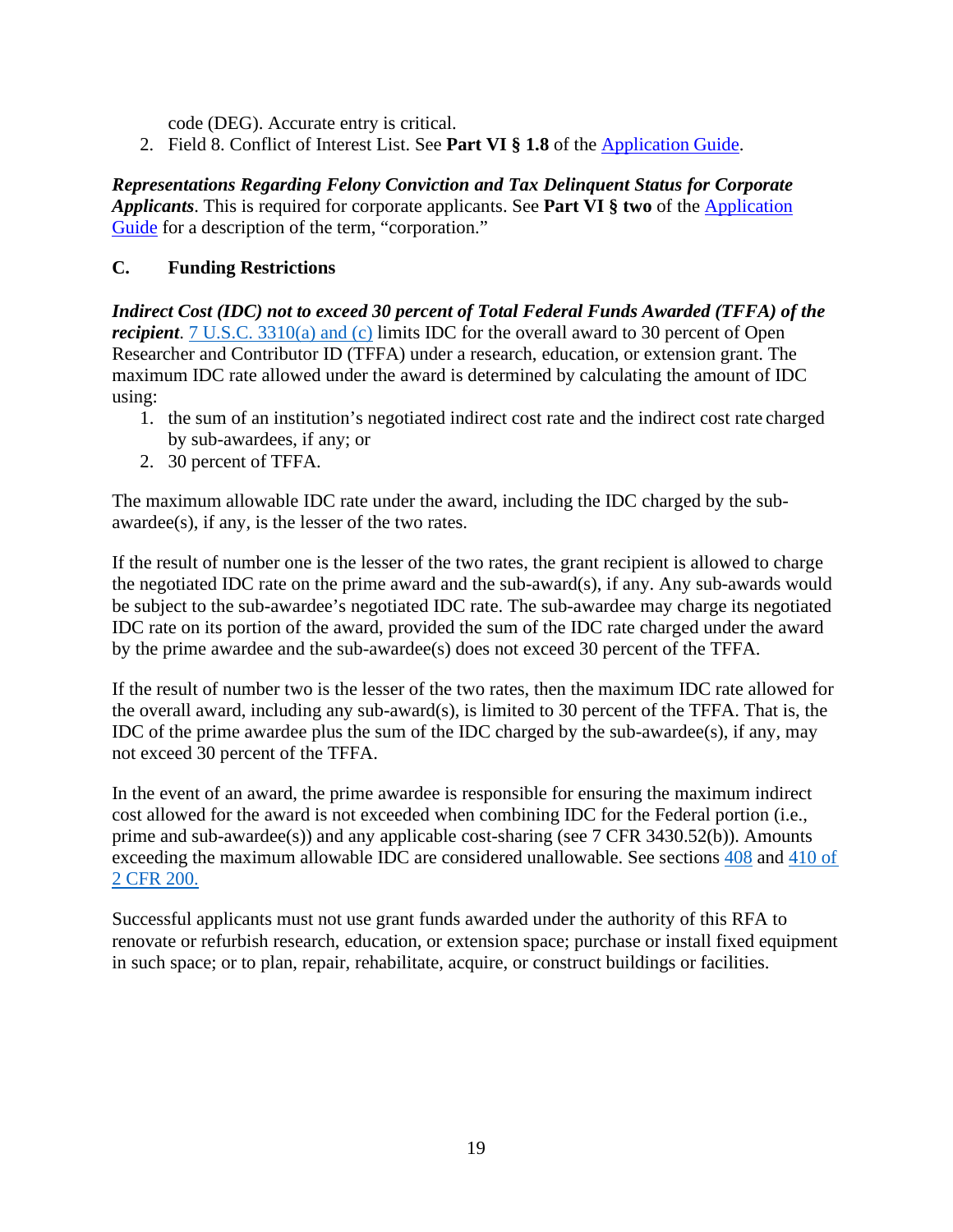# **PART V. APPLICATION REVIEW REQUIREMENTS**

# **A. NIFA's Evaluation Process**

NIFA evaluates each application in a two-part process. First, we screen each application to ensure that it meets the administrative requirements as set forth in this RFA. Second, a scientific peer- review process will be used to technically evaluate applications that meet the administrative requirements using a review panel **(see [NIFA Peer Review Process\)](https://nifa.usda.gov/sites/default/files/resource/NIFA-Peer-Review-Process-for-Competitive-Grant-Applications_0.pdf).**

# **Scientific Peer Review Process:**

NIFA selects reviewers for the review panel based upon their training and experience in relevant scientific, extension, or education fields, considering the following factors:

- the level of relevant formal scientific, technical education, or extension experience of the individual, as well as the extent to which an individual is engaged in relevant research, education, or extension activities;
- the need to include experts from various areas of specialization within relevant scientific, education, or extension fields;
- the need to include other experts (e.g., producers, range or forest managers/operators, and consumers) who can assess relevance of the applications to targeted audiences and to program needs;
- the need to include experts from a variety of organizational types (e.g., colleges, universities, industry, state and Federal agencies, and private profit and non-profit organizations) and geographic locations;
- the need to maintain a balanced composition with regard to minority and female representation and an equitable age distribution; and
- the need to include reviewers who can judge the effective usefulness of each application to producers and the general public.

After each peer review panel has completed its deliberations, the responsible program staff of NIFA will recommend that your project is either approved for support from currently available funds or declined due to insufficient funds or unfavorable review.

NIFA reserves the right to negotiate with the PD/PI and/or the submitting organization or institution regarding project revisions (e.g., reductions in the scope of work, funding level, period, or method of support) prior to recommending any AFRI project for funding.

After the review process has been completed, NIFA sends copies of reviews, *not* including the identity of reviewers, and a summary (if applicable) of the review panel comments to the PD.

*Conflicts of interest*. NIFA takes extreme care to prevent any actual or perceived conflicts of interest that may influence the review or evaluation (see [NIFA Peer Review Process for](https://nifa.usda.gov/resource/nifa-peer-review-process-competitive-grant-applications) [Competitive Grant Applications\)](https://nifa.usda.gov/resource/nifa-peer-review-process-competitive-grant-applications).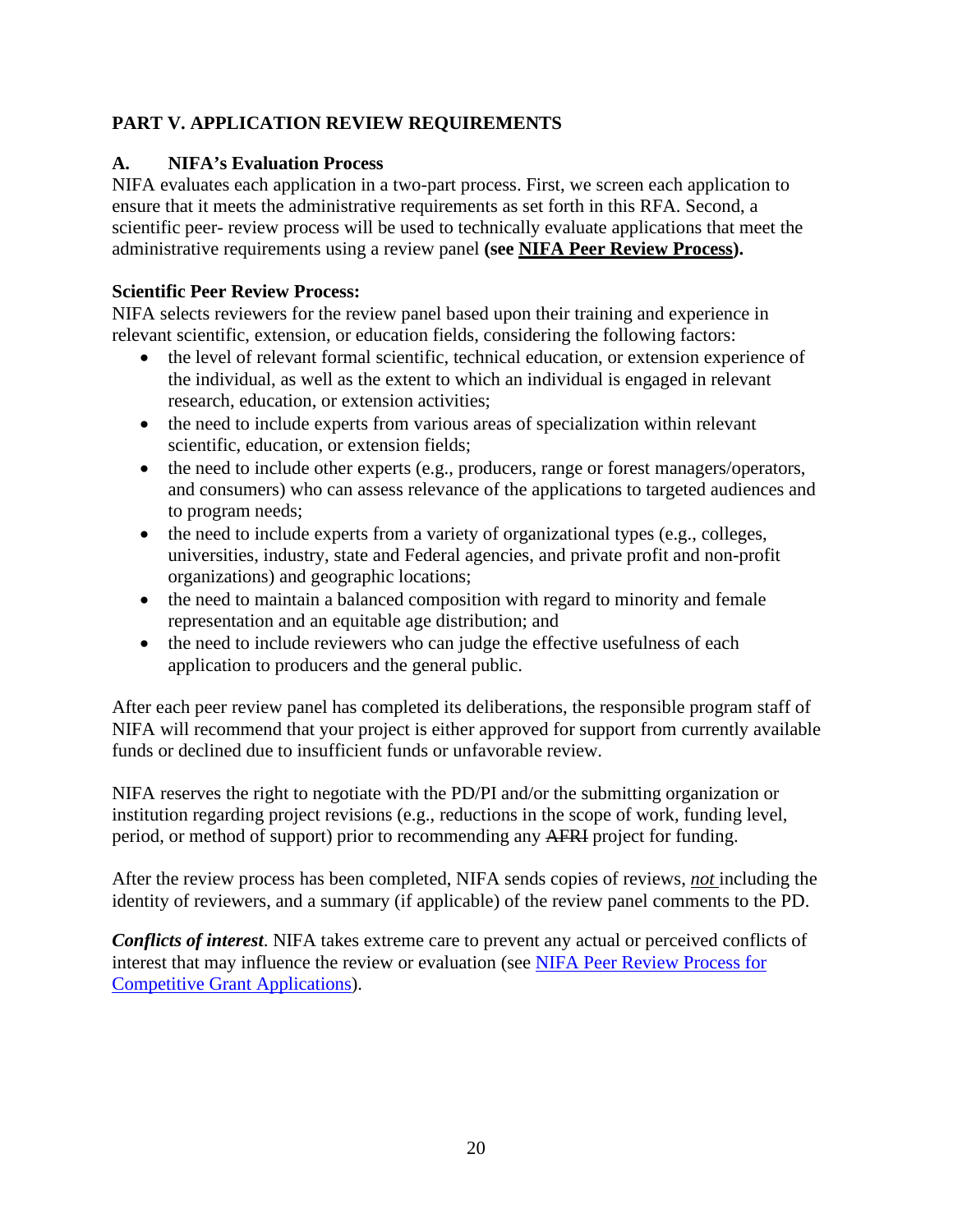## **B. Evaluation Criteria**

NIFA will use the following criteria to evaluate this RFA:

- **1.** Each application will be evaluated by three peer reviewers. We will use the evaluation criteria below (which are listed in priority order of importance) to review grant applications submitted in response to this RFA: **Potential for Advancing Quality of Education/Significance of the Problem.** This criterion is used to assess the likelihood that the project will have an impact upon and advance the quality of food, agriculture, natural resources, and human sciences by strengthening institutional capacities to meet clearly delineated needs. Elements considered include institutional long-range goals, identification of a problem or opportunity to be addressed, justification for the project, innovation, advancing educational equity, multidisciplinary and/or problem-based focus, and potential for adoption by other institutions.
- **2. Proposed Approach and Cooperative Linkages.** This criterion relates to the soundness of the proposed approach including objectives, methodology, plan of operation, timetable, expected products and results, evaluation, and dissemination plans. Emphasis is placed on the quality of educational or research support provided to the applicant institution through its inter-collegial engagement and partnership and necessary outside collaborative initiatives, and on the potential cooperative linkages likely to evolve because of this project.
- **3. Institutional Capability and Capacity Building.** This criterion relates to the institution's capability to perform the project and the degree to which the project will strengthen its teaching or research capacity. Elements include the institution's commitment to the project, the adequacy of institutional resources (administrative, facilities, equipment, and/or materials) available to carry out the project, potential for academic or research enhancement, and plans for project continuation or expansion beyond the period of USDA support.
- **4. Key Personnel.** This criterion relates to the adequacy of the number and qualifications of key persons who will develop and carry out the project, and the qualifications of project personnel who will provide for the assessment of project results and impacts of these findings.
- **5. Budget and Cost-Effectiveness.** This criterion relates to the extent to which the total budget adequately supports the project and is cost-effective. Elements considered include the necessity and reasonableness of costs to carry out project activities and achieve project objectives; the appropriateness of budget allocations between the applicant and any collaborating inter-institutional sources and necessary outside collaborators; the adequacy of time committed to the project by key project personnel; and the degree to which the project maximizes the use of limited resources, optimizes educational value for the dollar, achieves economies of scale, leverages additional funds, and focuses expertise and activity on high-priority educational or research need areas.

## **C. Organizational Management Information**

Applicants must submit specific management information relating to an applicant prior to an award and update the information as needed. Applicants may only have to update their information if they had previously provided the information under this or another NIFA program. NIFA provides the requisite forms during the pre-award process. Although an applicant may be eligible for award under this program, there are factors that may exclude an applicant from receiving federal financial and nonfinancial assistance and benefits under this program (e.g.,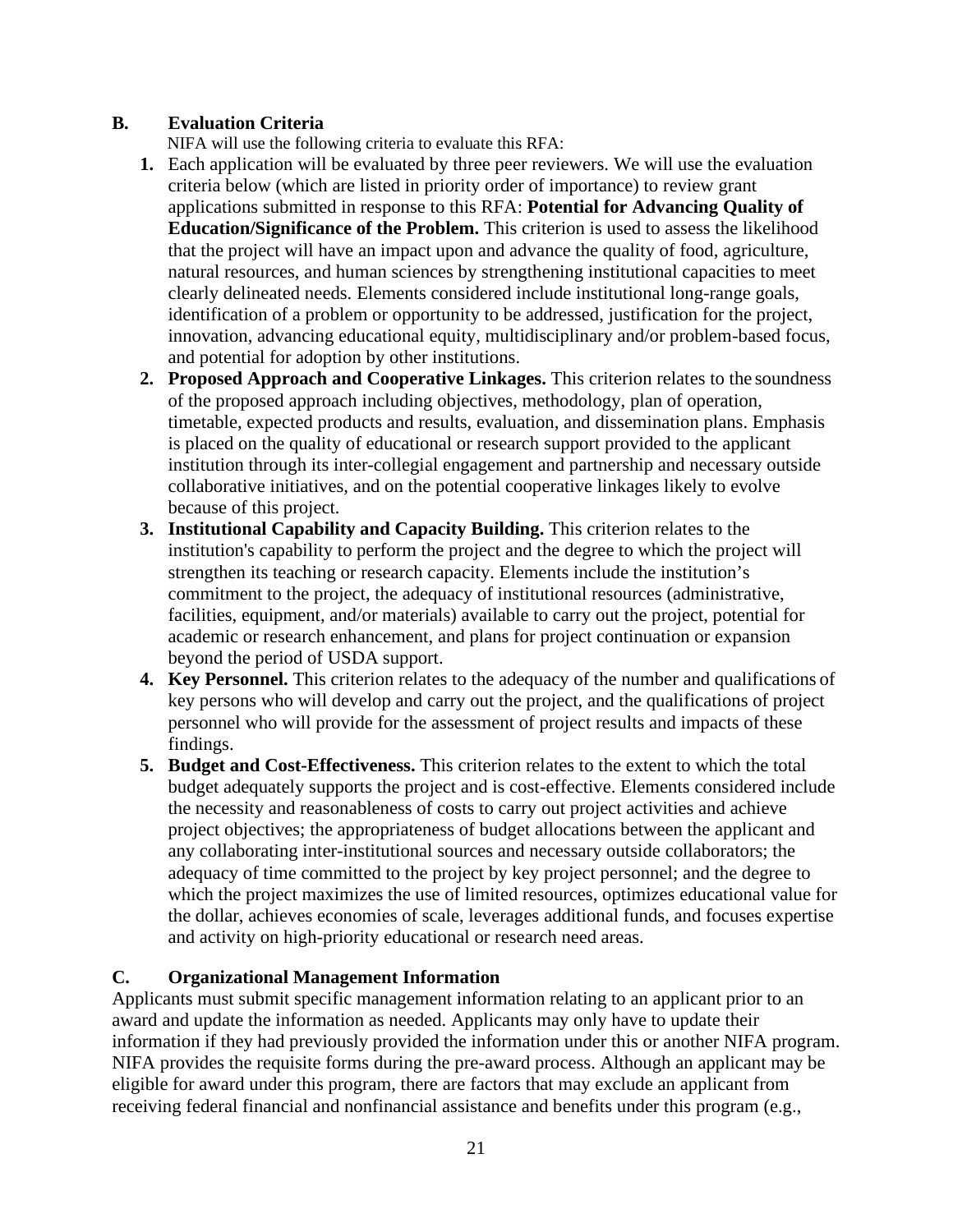debarment or suspension of an individual, or a determination that an applicant is not responsible).

# **D. Application Disposition**

Applicants may withdraw at any time before NIFA makes a final funding decision. NIFA will retain all applications, including withdrawn applications and unfunded applications.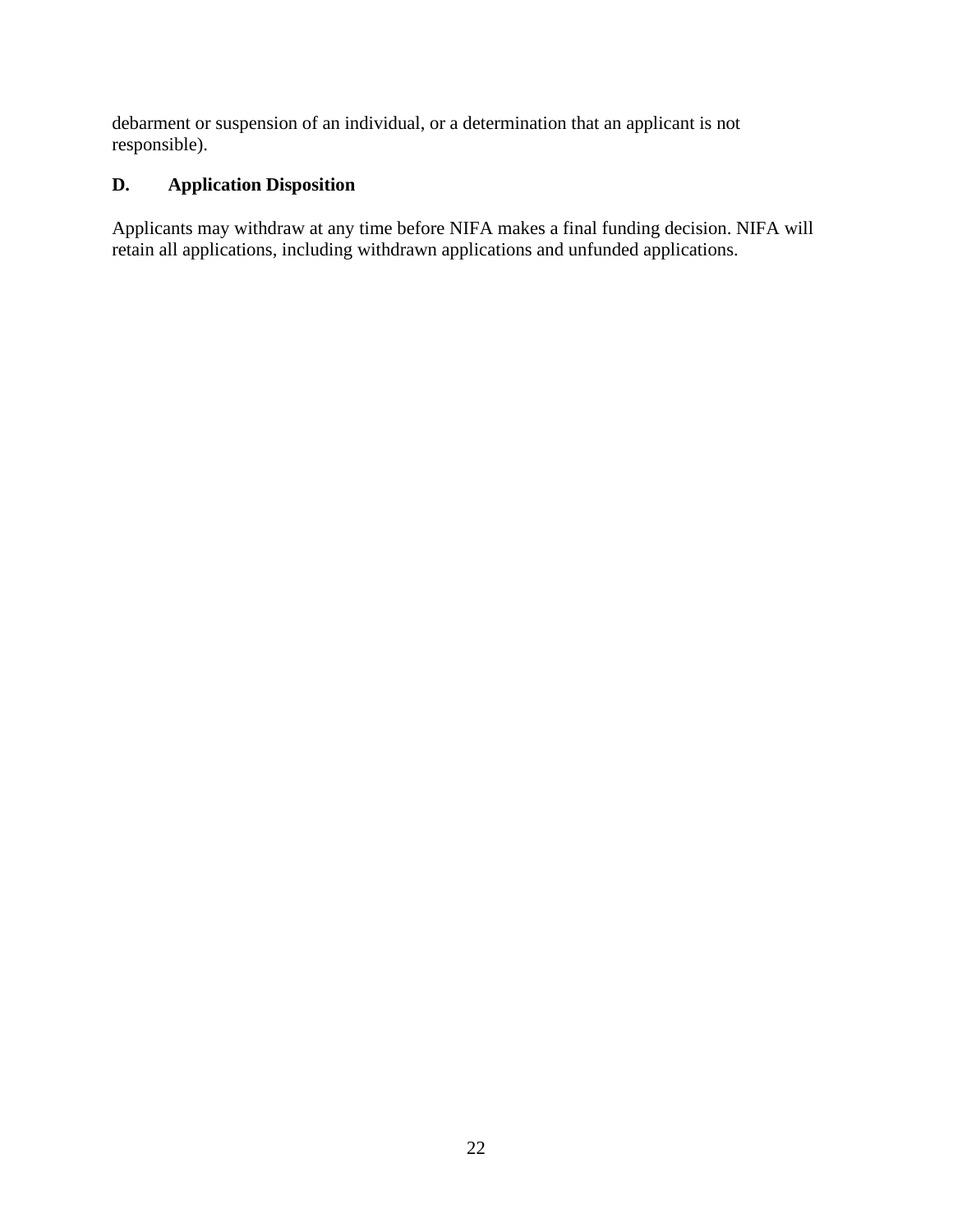# **PART VI. AWARD ADMINISTRATION**

## **A. General**

Within the limit of funds authorized, the NIFA awarding official will make grants to responsible and eligible applicants whose applications are judged most meritorious under the procedures set forth in this RFA. The date specified by the NIFA awarding official as the effective date of the grant must be no later than September 30 of the federal fiscal year in which the project is approved for support and funds are appropriated for such purpose, unless otherwise permitted by law. The project need not be initiated on the grant effective date, but as soon thereafter as practical so that project goals may be attained within the funded project period. All funds granted by NIFA under this RFA may be used only for the purpose for which they are granted in accordance with the approved application and budget, regulations, terms and conditions of the award, applicable federal cost principles, USDA assistance regulations, and [NIFA General](https://www.ecfr.gov/cgi-bin/text-idx?c=ecfr&SID=2a6f6bfbef4c918616eebe5353d0793c&rgn=div5&view=text&node=7%3A15.1.12.2.13&idno=7&7%3A15.1.12.2.13.1.17.2)  [Awards Administration Provisions,7 CFR part 3430, subparts A through E.](https://www.ecfr.gov/cgi-bin/text-idx?c=ecfr&SID=2a6f6bfbef4c918616eebe5353d0793c&rgn=div5&view=text&node=7%3A15.1.12.2.13&idno=7&7%3A15.1.12.2.13.1.17.2)

*Award Notice*. The award document will provide pertinent instructions and information as described in [2 CFR 200.210](https://www.ecfr.gov/cgi-bin/text-idx?SID=70b44cfc44976f4a7742464f7cfbb37e&mc=true&node=se2.1.200_1210&rgn=div8) (see [NIFA's Terms and Conditions\)](https://nifa.usda.gov/terms-and-conditions).

## **B. Administrative and National Policy Requirements**

Several federal statutes and regulations apply to grant applications and the projects outlined in this RFA (some are listed here: [Federal Regulations\)](https://nifa.usda.gov/federal-regulations). Unless specifically noted by statue or award-specific requirements, [NIFA Policy Guide](https://nifa.usda.gov/policy-guide) applies to all NIFA awards.

## **C. Expected Program Outputs and Reporting Requirements**

Project Directors Meeting: During the tenure of a grant, Project Directors (PD) must attend at least one PD meeting. The purpose of the meeting will be to discuss project and grant management, opportunities for collaborative efforts, future directions for education reform, and opportunities to disseminate products and results of the projects. Reasonable travel expenses to attend this meeting may be included in the application's budget under travel expenses.

The output and reporting requirements are included in the award terms and conditions (see [NIFA's Terms and Conditions\)](https://nifa.usda.gov/terms-and-conditions) for information about NIFA award terms). If there are any program or award-specific award terms, they will be identified in the award.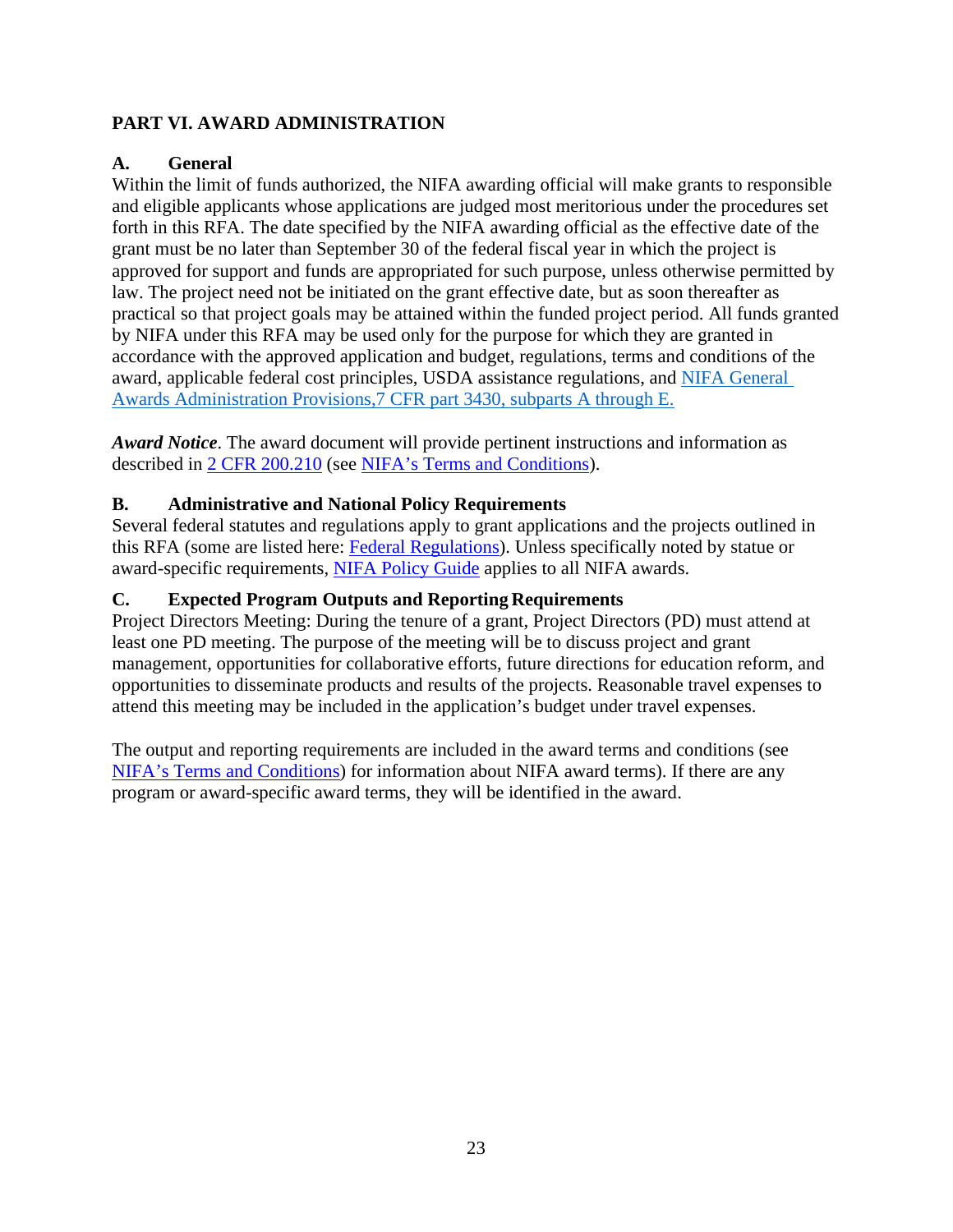# **PART VII. OTHER INFORMATION**

# **A. Use of Funds and Changes in Budget**

**Delegation of fiscal responsibility**. Unless the terms and conditions of the award state otherwise, awardees may not in whole or in part delegate or transfer to another person, institution, or organization the responsibility for use or expenditure of award funds.

*Changes in Budget or Project Plans*. In accordance with [2 CFR 200.308, a](https://www.ecfr.gov/cgi-bin/text-idx?SID=3af89506559b05297e7d0334cb283e24&mc=true&node=se2.1.200_1308&rgn=div8)wardees must request prior approval from NIFA for the following program or budget-related reasons (the awardee is subject to the terms and conditions identified in the award):

- 1. Change in the scope or the objective of the project or program without prior written approval (even if there is no associated budget revision requiring);
- 2. Change in a key person specified in the application or the federal award;
- 3. Disengagement from the project for more than three months, or a 25 percent reduction in time devoted to the project;
- 4. Inclusion of costs that require prior approval in accordance with [2 CFR 200 Subpart E](https://www.ecfr.gov/cgi-bin/text-idx?SID=d38b0a0c1e02976f3c5a402f7b8928fc&mc=true&node=pt2.1.200&rgn=div5#sp2.1.200.e)  [\(Cost Principles\),](https://www.ecfr.gov/cgi-bin/text-idx?SID=d38b0a0c1e02976f3c5a402f7b8928fc&mc=true&node=pt2.1.200&rgn=div5#sp2.1.200.e) or [45 CFR Part 75 Appendix IX, \(Principles for Determining Costs](https://www.ecfr.gov/cgi-bin/text-idx?node=pt45.1.75&ap45.1.75_1521.ix#ap45.1.75_1521.ix)  [Applicable to Research and Development under Awards and Contracts with Hospitals\),](https://www.ecfr.gov/cgi-bin/text-idx?node=pt45.1.75&ap45.1.75_1521.ix#ap45.1.75_1521.ix) or [48 CFR, unless waived by the federal awarding](https://www.ecfr.gov/cgi-bin/text-idx?SID=ebf03c4e924d89792de3490fd273d634&mc=true&tpl=/ecfrbrowse/Title48/48tab_02.tpl) agency,
- 5. [Part 31, \(Contract Cost Principles and](https://www.ecfr.gov/cgi-bin/text-idx?SID=ebf03c4e924d89792de3490fd273d634&mc=true&node=pt48.1.31&rgn=div5) Procedures);
- 6. Transfer of funds budgeted for participant support costs to other categories of expense [\(§200.75 Participant support](https://www.ecfr.gov/cgi-bin/text-idx?SID=d38b0a0c1e02976f3c5a402f7b8928fc&mc=true&node=pt2.1.200&rgn=div5#se2.1.200_175) costs);
- 7. Sub-awarding, transferring or contracting out of any work under a federal award, including fixed amount sub-awards (see [§200.332, Fixed Amount Sub-awards\),](https://www.ecfr.gov/cgi-bin/text-idx?SID=d38b0a0c1e02976f3c5a402f7b8928fc&mc=true&node=pt2.1.200&rgn=div5#se2.1.200_1332) unless described in the application and funded in the approved federal awards. This provision does not apply to the acquisition of supplies, material, equipment, or general support services;
- 8. Changes in the approved cost-sharing or matching provided by the non-federal entity; and
- 9. The need for additional federal funds to complete the project.

# **B. Confidential Aspects of Applications and Awards**

When an application results in an award, it becomes a part of NIFA transaction records, which are available to the public. Information that the Secretary of Agriculture determines to be confidential, privileged, or proprietary in nature will be held in confidence to the extent permitted by law. Therefore, applicants should clearly mark any information within the application they wish to have considered as confidential, privileged, or proprietary. NIFA will retain a copy of an application that does not result in an award for three years. Such an application will be released only with the consent of the applicant or to the extent required by law. An applicant may withdraw at any time prior to the final action thereon.

# **C. Regulatory Information**

This program is not subject to the provisions of [Executive Order 12372,](https://www.fws.gov/policy/library/rgeo12372.pdf) which requires intergovernmental consultation with state and local officials. Under the provisions of the [Paperwork Reduction Act of 1995](https://www.reginfo.gov/public/reginfo/pra.pdf) [\(44 U.S.C. Chapter 35\)](https://uscode.house.gov/view.xhtml?path=/prelim@title44/chapter35&edition=prelim), the collection of information requirements contained in this notice have been approved under [OMB Document No. 0524-](https://www.federalregister.gov/documents/2018/10/29/2018-23552/submission-for-omb-review-comment-request) [0039.](https://www.federalregister.gov/documents/2018/10/29/2018-23552/submission-for-omb-review-comment-request)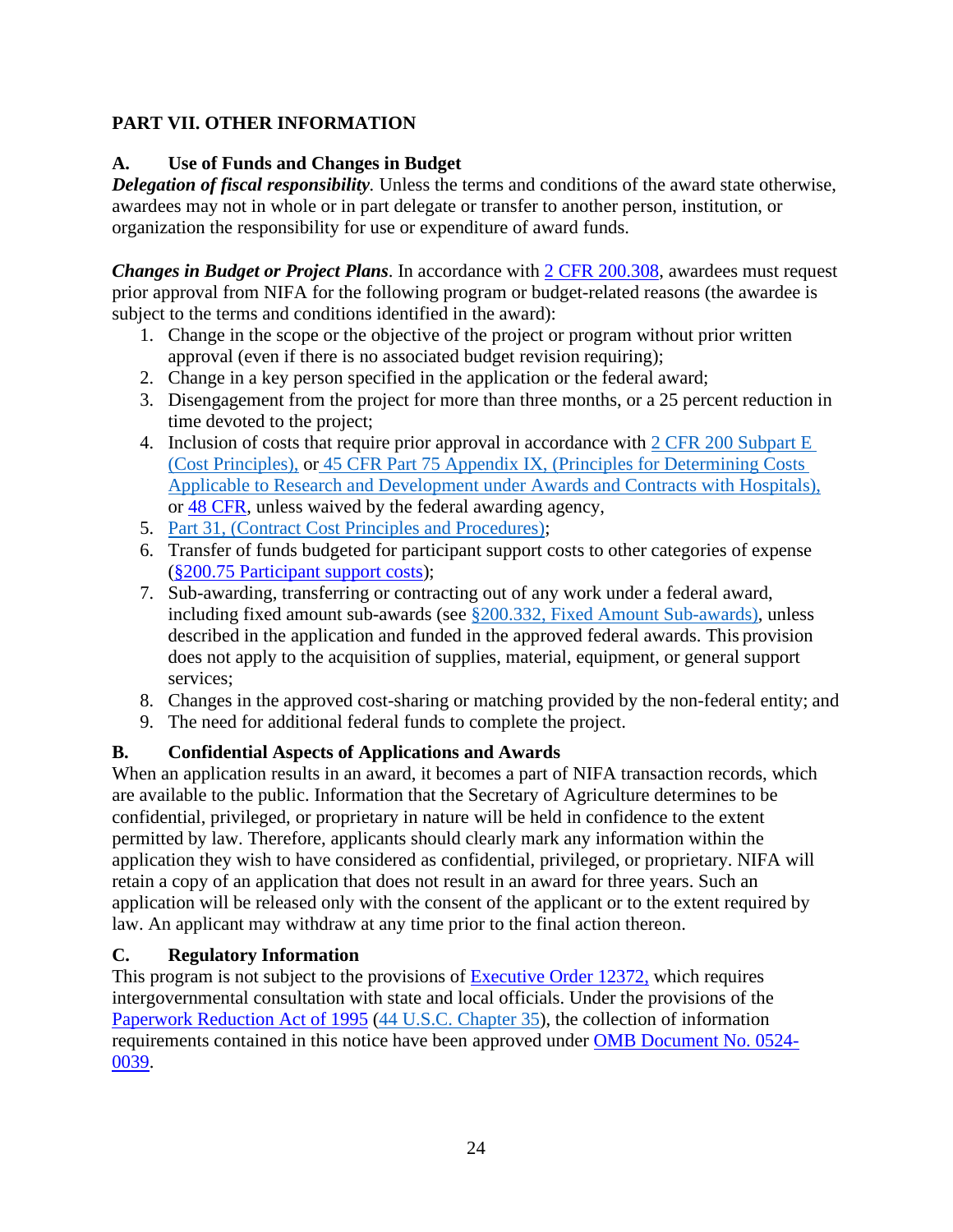## **APPENDIX I: AGENCY CONTACTS**

#### **Programmatic Contact**

| <b>Name</b>   | Email              | <b>Telephone</b> | Fax |
|---------------|--------------------|------------------|-----|
| Irma Lawrence | NIFA-              | $(202)$ 531-0633 |     |
|               | education@usda.gov |                  |     |
|               | ilawrence@usda.gov |                  |     |

For administrative questions related to

- Grants.gov, see Part IV of this RFA
- Other RFA or application questions, please email [policy@usda.gov](mailto:policy@usda.gov)
- Awards under this RFA, please email [awards@usda.gov](mailto:awards@usda.gov)

## **NIFA's Mailing Address**:

National Institute of Food and Agriculture U.S. Department of Agriculture P.O. Box 419205 Mail Stop 10000 Kansas City, MO 64141-6205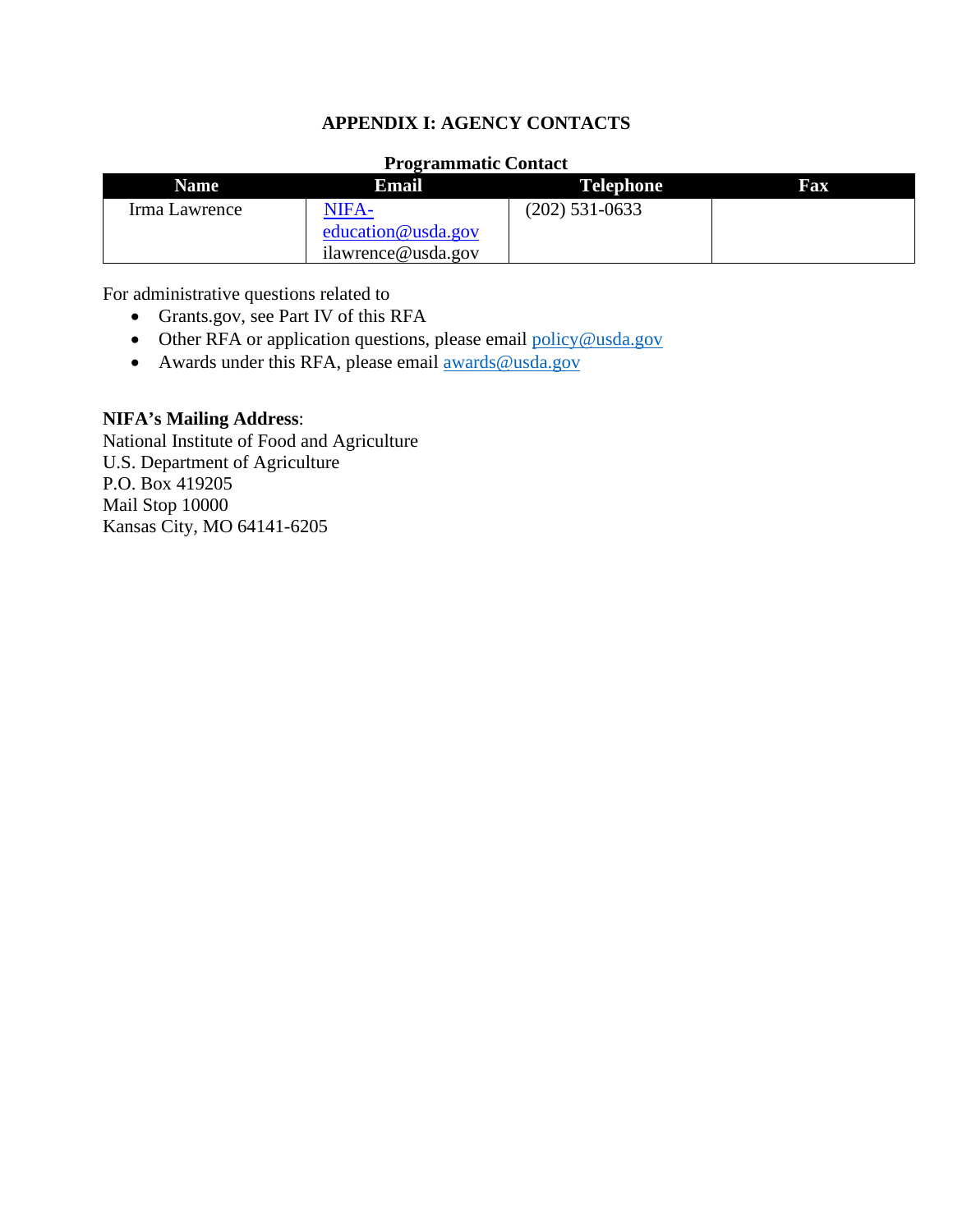| <b>APPENDIX II: GLOSSARY OF TERMS</b> |  |  |
|---------------------------------------|--|--|
|---------------------------------------|--|--|

| <b>Name</b>                                                                     | <b>Acronyms</b> |
|---------------------------------------------------------------------------------|-----------------|
| <b>Authorized Representative</b>                                                | AR              |
| Agricultural Research, Extension, and Education reform Act of 1998              | <b>AREERA</b>   |
| <b>Catalog of Federal Domestic Assistance</b>                                   | <b>CFDA</b>     |
| Data Management Plan                                                            | <b>DMP</b>      |
| Distance Education Grants for Institutions of Higher Education in Insular Areas | <b>DEG</b>      |
| Data Management Plan                                                            | <b>DMP</b>      |
| Digital Object Identifier                                                       | <b>DOI</b>      |
| <b>Indirect Costs</b>                                                           | <b>IDC</b>      |
| National Agricultural Research, Extension, and Teaching Policy Act of 1977      | <b>NARETPA</b>  |
| National Institute of Food and Agriculture                                      | <b>NIFA</b>     |
| Open Researcher and Contributor ID                                              | <b>ORCID</b>    |
| Project Narrative                                                               | PN              |
| <b>Project Summary</b>                                                          | <b>PS</b>       |
| <b>Request for Application</b>                                                  | <b>RFA</b>      |
| Research, Education, and Economics                                              | <b>REE</b>      |
| <b>Total Federal Funds Awarded</b>                                              | <b>TFFA</b>     |
| United States Department of Agriculture                                         | <b>USDA</b>     |